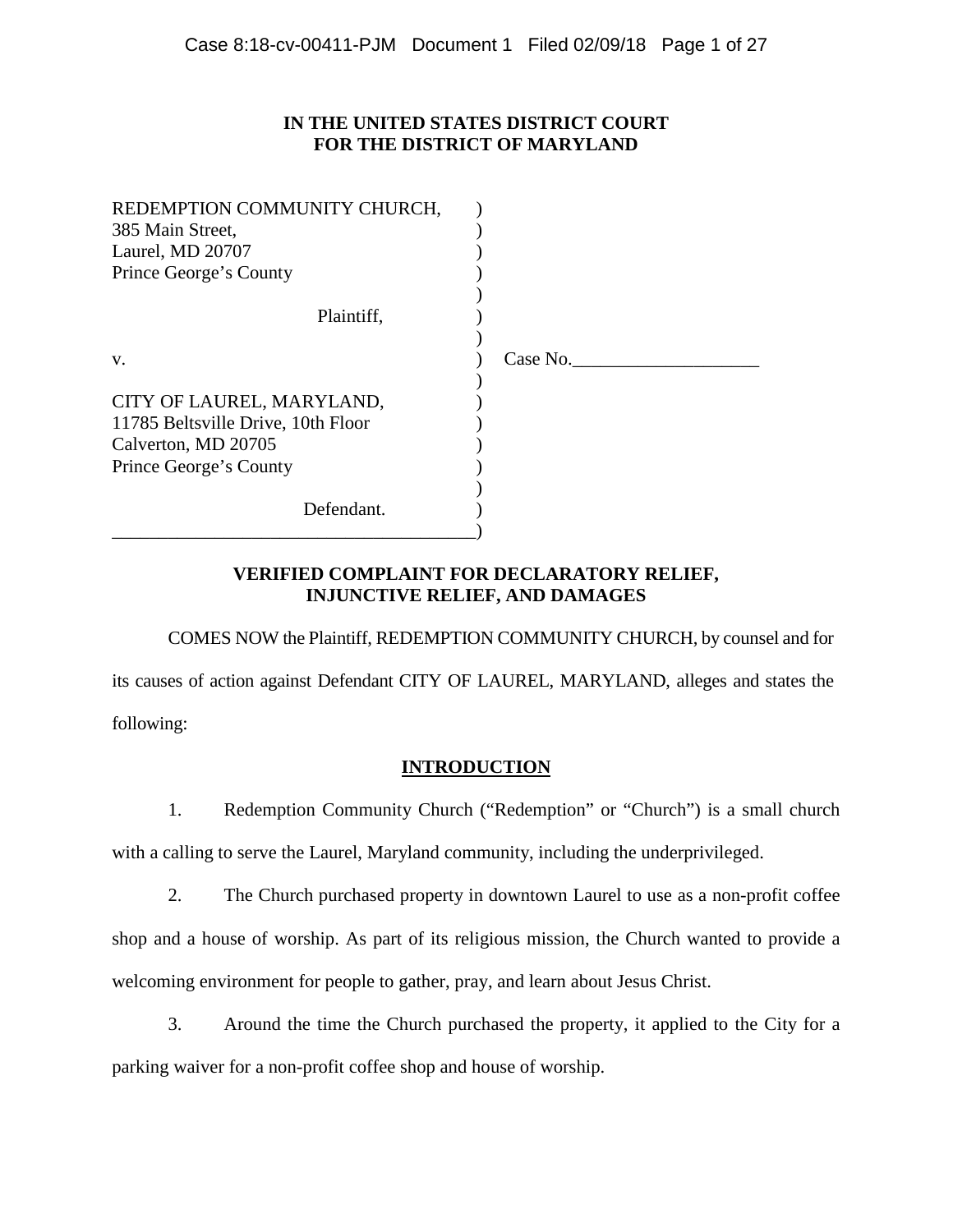## Case 8:18-cv-00411-PJM Document 1 Filed 02/09/18 Page 2 of 27

4. However, about three weeks after the Church applied for the parking waiver, the City changed its zoning code to ban non-profit businesses and to require small churches (those located on less than one acre) to go through an onerous, costly, and uncertain special exception process before locating in the C-V Zone.

5. Churches that can afford more than an acre, and numerous secular assemblies or institutions can locate in the C-V Zone as of right.

6. Now the City is threatening the Church with daily fines for hosting small worship gatherings on its property.

7. The City has discriminated against Redemption Community Church, treated it less favorably than similarly-situated secular organizations, substantially burdened the Church's free exercise of religion, and infringed on the Church's right to free speech, peaceable assembly, and equal protection in violation of the Church's federal and constitutional rights.

8. Redemption Community Church therefore brings this action pursuant to 42 U.S.C. § 1983 for violation of its civil rights.

#### **JURISDICTION AND VENUE**

9. This action arises under the United States Constitution and federal law, particularly 42 U.S.C. §§ 1983 and 1988 and the Religious Land Use and Institutionalized Persons Act ("RLUIPA"), 42 U.S.C. § 2000cc, *et seq*.

10. This Court is vested with original jurisdiction over these claims by operation of 28 U.S.C. §§ 1331 and 1343.

11. This Court is vested with authority to grant the requested declaratory judgment by operation of 28 U.S.C. § 2201, *et seq*.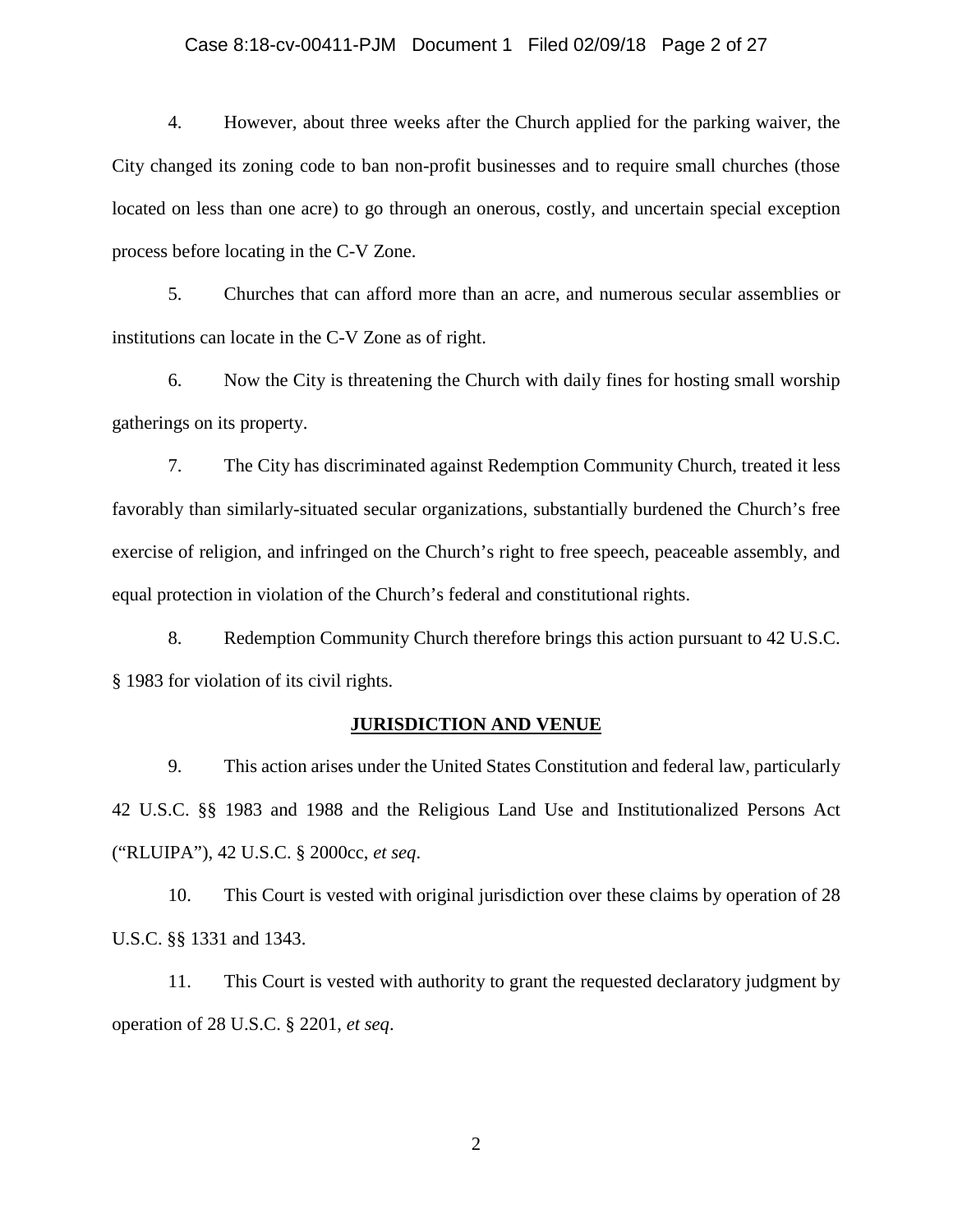#### Case 8:18-cv-00411-PJM Document 1 Filed 02/09/18 Page 3 of 27

12. This Court is authorized to issue the requested injunctive relief pursuant to Rule 65 of the Federal Rules of Civil Procedure.

13. This Court is authorized to award attorneys' fees pursuant to 42 U.S.C. § 1988.

14. Venue is proper in United States District Court for the District of Maryland under 28 U.S.C. § 1391(b), because Defendant resides in the District of Maryland, the events giving rise to the claim occurred within the District of Maryland, and the subject property is located in the District of Maryland.

## **PARTIES**

15. Plaintiff Redemption Community Church is a non-denominational Christian church, established and existing as a non-profit religious corporation under the laws of the State of Maryland.

16. The Church's principal place of business is located at 385 Main Street, Laurel, MD 20707.

17. Defendant City of Laurel, Maryland, is a public body corporate and politically established, organized, and authorized under and pursuant to the laws of the State of Maryland, with the authority to sue and be sued, and was at all times relevant herein, operating within the course and scope of its authority and under color of state law.

## **STATEMENT OF FACTS**

#### **Redemption Community Church and Its Religious Mission**

18. Redemption Community Church is a small congregation of between 15-20 congregants.

19. The Church was incorporated in 1969 in Montgomery County, Maryland.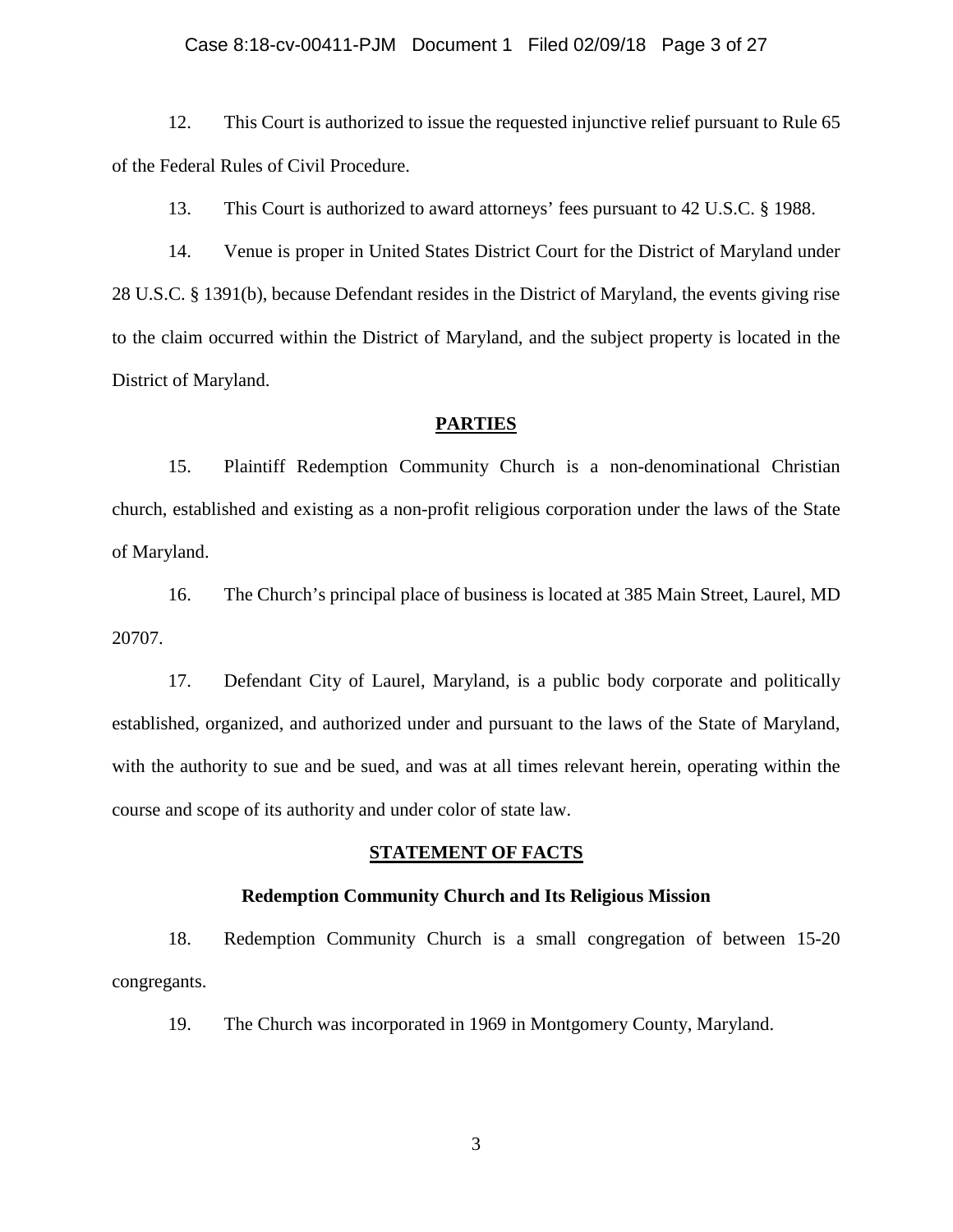## Case 8:18-cv-00411-PJM Document 1 Filed 02/09/18 Page 4 of 27

20. The Church was initially known as Covenant Orthodox Presbyterian Church and was later renamed Redemption Community Church.

21. The Church and its congregants have sincerely-held religious beliefs that they are to regularly assemble with others to pray, study the Bible, sing religious songs, and share biblical insight.

22. The Church is motivated by its religious beliefs to love and serve all people in Laurel, Maryland, but it has a particular calling to bring the Gospel to the homeless and underprivileged in its community.

23. In order to best fulfill this religious mission, the Church desires to open a non-profit coffee shop as a ministry of Redemption Community Church where it can create a warm and welcoming environment to foster relationships with its community, share biblical teaching, and meet for worship services.

## **The Church's Search and Purchase of Property**

24. In the summer of 2014, the Church began its search for property in Laurel, Maryland.

25. The Church intended to purchase property where it could engage the local community through the operation of a non-profit coffee shop (Monday through Saturday) and as a house of worship (Sunday).

26. The Church planned to donate its proceeds from the non-profit coffee shop to other local reputable non-profit entities that serve its community such as Grassroots Crisis Intervention Center, Laurel Advocacy & Referral Services, Inc., and Laurel Pregnancy Center.

27. The Church finally found a property and building that met its intended uses located at 385 Main Street, Laurel, MD 20707 ("385 Main" or "Property").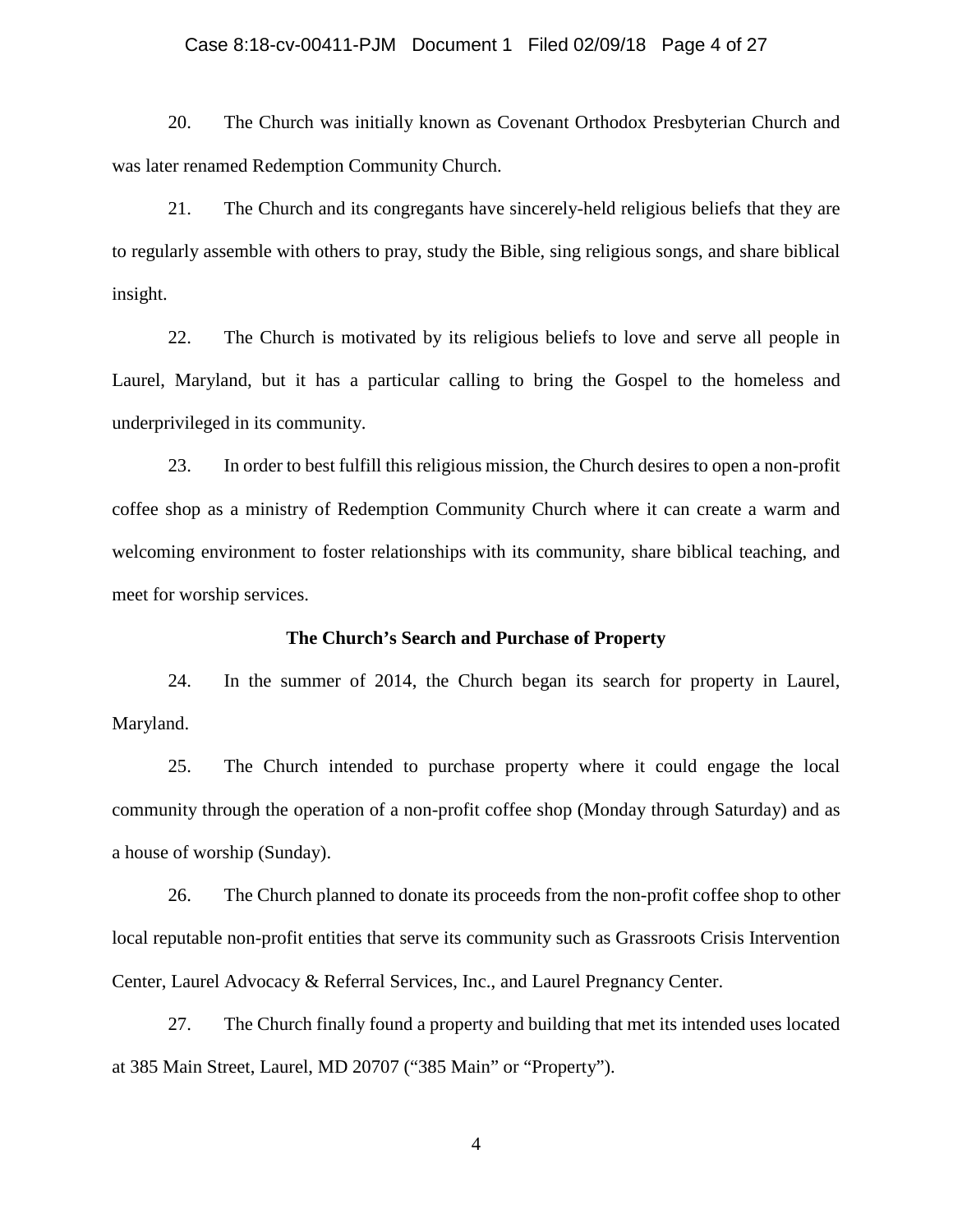## Case 8:18-cv-00411-PJM Document 1 Filed 02/09/18 Page 5 of 27

28. The building is situated on 5,115 square feet, which is less than one acre.

29. The building contains three levels and is approximately 4,500 square feet.

30. The Property's size allows for use as a coffee shop and a gathering place for a church service.

31. The Property is uniquely situated to serve the Church's needs in that it is centrally located in the area in which the Church desires to minister.

32. On February 6, 2015, the Church's trustees walked through 385 Main with the City Fire Marshal and discussed its desire to use the Property as a non-profit coffee shop and house of worship.

33. The property was advertised as ideal for "Retail, Church/School, Office, Office Building" uses. *See* Exhibit 1, Bates no. 003.

34. Upon information and belief, 385 Main was located in the Commercial Village Zone ("C-V Zone") which, at that time, allowed non-profit businesses and houses of worship as permitted uses under the City's Unified Land Development Code ("Code").

35. On February 12, 2015, the Church applied for a parking waiver to operate a nonprofit coffee shop (Monday through Saturday) and house of worship (Sunday) at 385 Main.

36. Upon information and belief, assembly uses in the C-V Zone generally require a parking waiver due to limited available parking on Main Street and the surrounding private properties.

37. Upon information and belief, secular assemblies and institutions on Main Street are granted parking waivers regularly.

38. The Church required a parking waiver because it had seven parking spaces on the Property and the Code required additional parking spaces.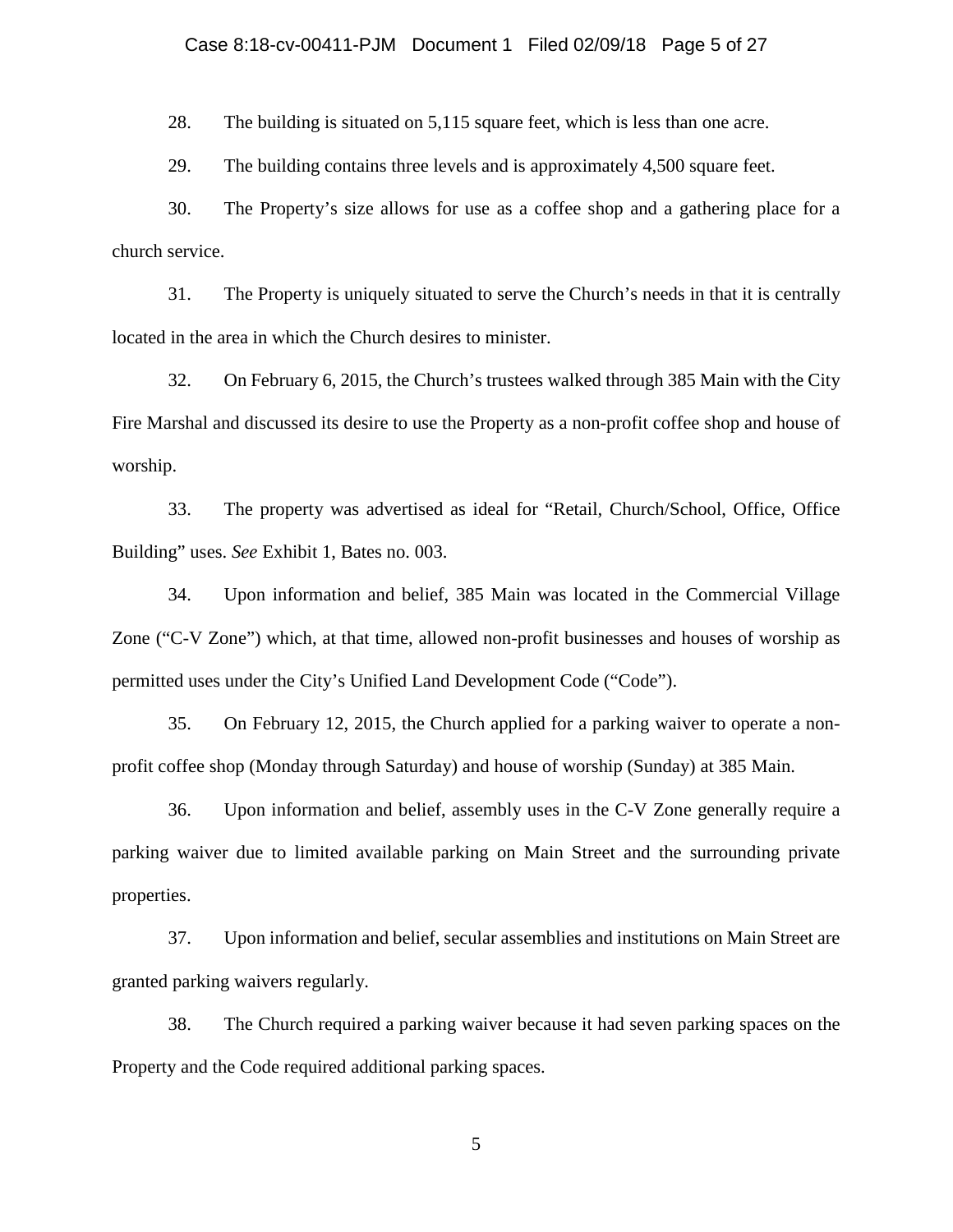## Case 8:18-cv-00411-PJM Document 1 Filed 02/09/18 Page 6 of 27

39. After determining the property was uniquely situated to further the Church's religious mission, the Church signed a Purchase Agreement on February 17, 2015.

40. On March 10, 2015, the City Planning Commission granted the Church the parking waiver for a non-profit coffee shop and house of worship. *See* Exhibit 2, Bates no. 007-08.

41. On March 18, 2015, the Church closed on the purchase of 385 Main for approximately \$470,000.

## **City Amends Zoning Code Around the Time of Property Purchase**

42. On February 9, 2015—three days after the Church toured 385 Main with the City Fire Marshal—the City Council proposed Text Amendment 237 to the Code to exclude non-profit businesses from the C-V Zone.

43. One month later, on March 9, 2015, City Council amended the Code to exclude non-profit businesses from the C-V Zone pursuant to Text Amendment 237.

44. The Church was unaware of the March 9, 2015, Text Amendment 237 when it closed on the purchase of 385 Main on March 18, 2015.

45. On March 23, 2015—less than one week after the Church closed on the purchase of 385 Main—the City Council proposed Text Amendment 238 to the Code requiring a special exception for a house of worship located on less than one acre in the C-V Zone.

46. The special exception process requires the submission of a detailed Special Exception Application, including: 1) a Statement of Justification; 2) an Existing Conditions Site Plan; 3) a Proposed Site Plan; and 4) a non-refundable \$2,000.00 filing fee. The Statement of Justification must include sufficient evidence to satisfy multiple criteria. Additionally, the Church must hire—and include specific contact information for—an engineer to draft the Existing Conditions Site Plan and the Proposed Site Plan. Once the application is submitted, the City Board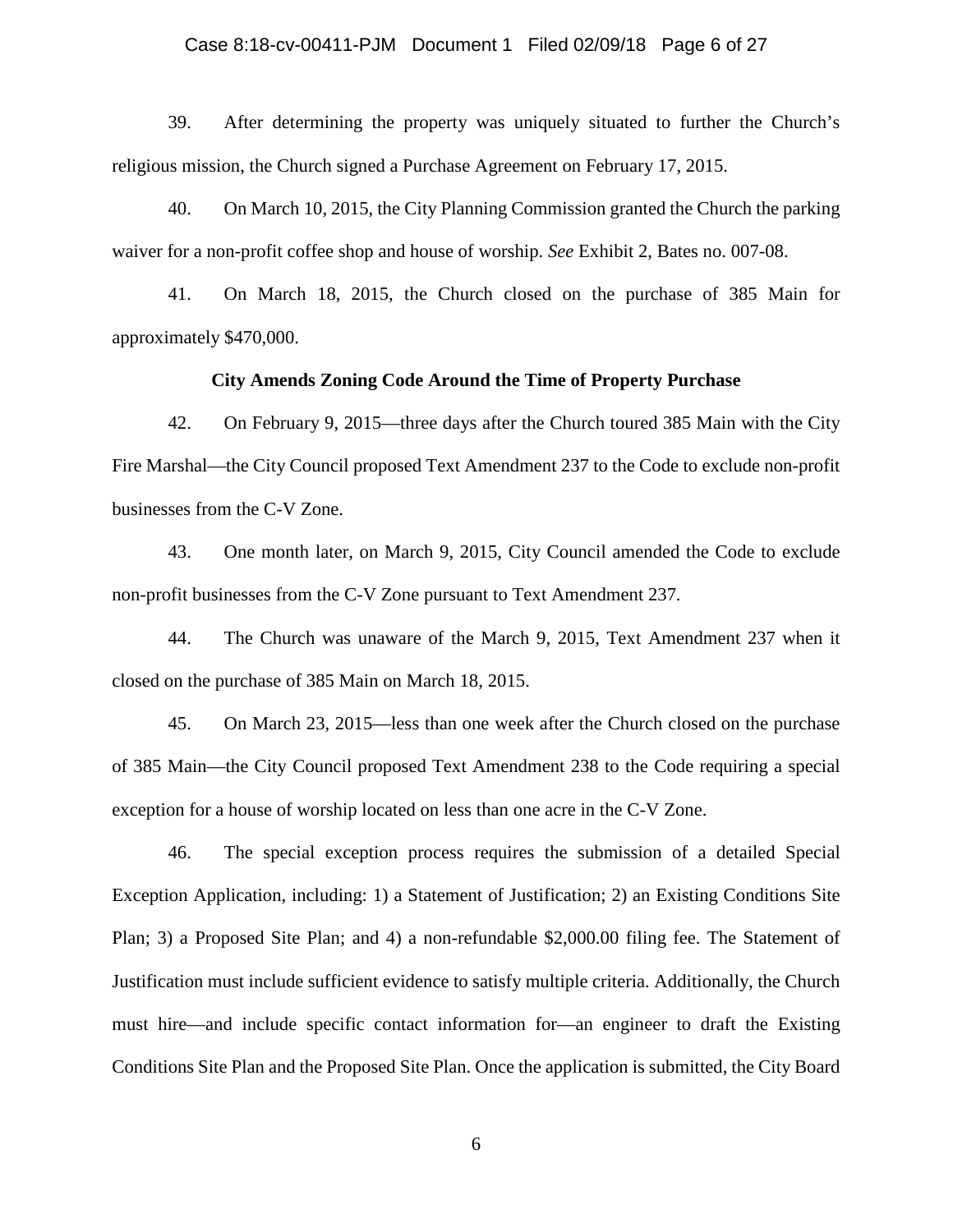## Case 8:18-cv-00411-PJM Document 1 Filed 02/09/18 Page 7 of 27

of Appeals must hold a public hearing and then has the authority to deny or approve the special exception.

47. Just over one month later, on April 27, 2015, the City Council amended the Code to require a special exception for a house of worship located on less than one acre in the C-V Zone pursuant to Text Amendment 238.

48. The Director of Economic and Community Development, Jack Brock, stated during the April 27, 2015, City Council meeting that the reason for Text Amendment 238 was "to provide an additional level of review by the Planning Commission."<sup>1</sup>

49. The Amended Code allows as permitted uses in the C-V Zone secular assemblies and institutions such as amateur performances, open microphone venues, professional comedic performances, theatre or hall for the performing arts or symphony, community theatre, cinema, health club or spa, library, museum, and schools for business, art, or music.

## **The Church's Attempts to Amicably Comply with Amended Code**

50. On April 14, 2015, City Planning Commission revoked the Church's parking waiver for a non-profit coffee shop and house of worship that was issued on March 10, 2015. *See* Exhibit 3, Bates no. 010-13.

51. The same day, on April 14, 2015, the Church met informally with City Planning Commissioners, Bill Wellford and Mitzi Betman, who told the Church that a parking waiver and Use and Occupancy permit ("U&O") was only required for the preponderance of use of a given property.

l

<sup>1</sup> *See* Laurel TV, *31st Mayor and City Council Meeting - April 27, 2015*, YOUTUBE 21:21-21:43 (April 30, 2015), https://www.youtube.com/watch?v=NKgqxlAjY-k (last visited February 8, 2018).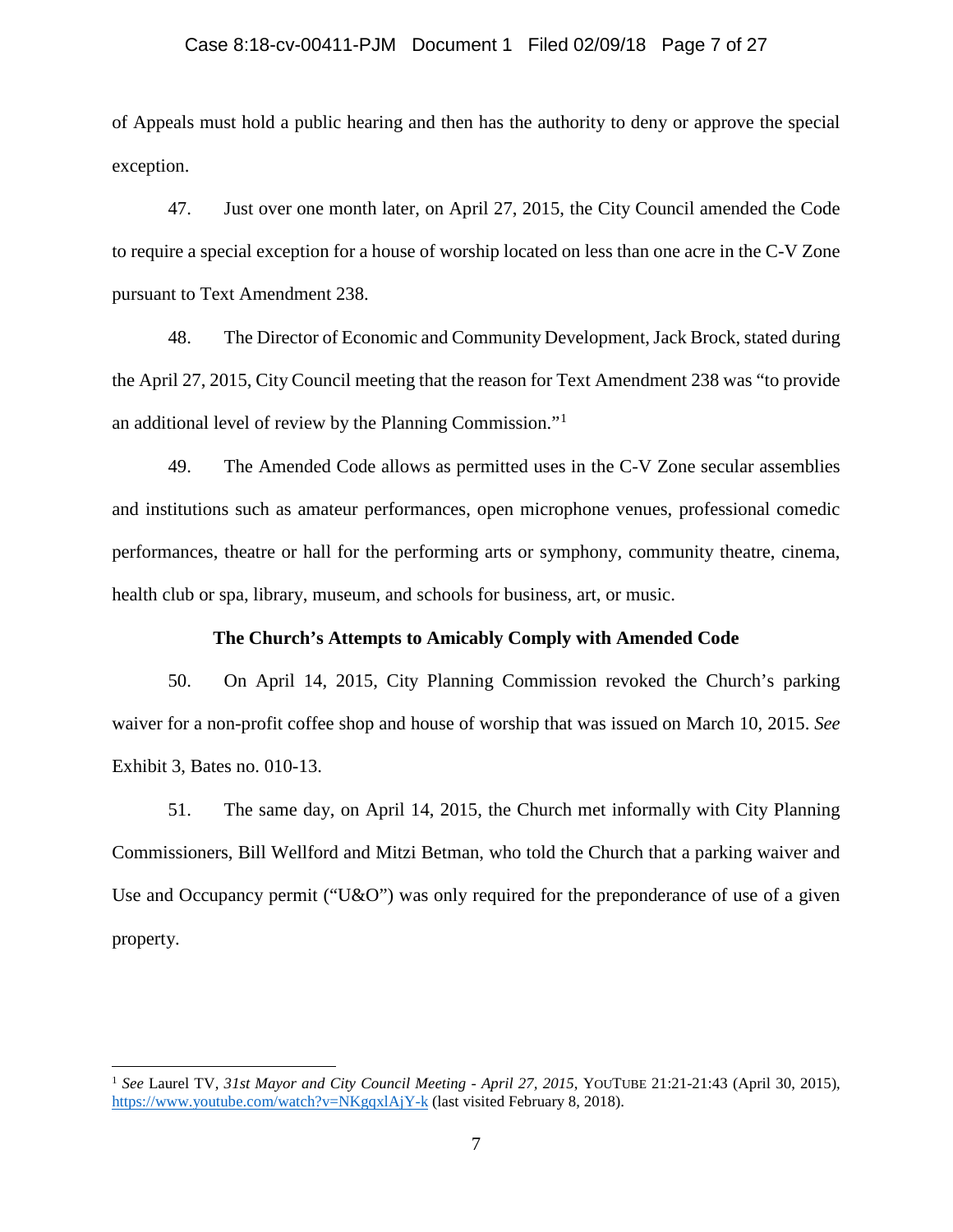52. On April 15, 2015, the Church applied for a U&O permit to operate a church business office and two apartments at 385 Main, since the Church's originally-intended uses were now prohibited under the new Amended Code.

53. On April 30, 2015, Fire Marshal and Building Inspector inspected the second-story apartments at 385 Main.

54. On June 15, 2015, City granted the Church a rental license for the second-story apartments at the recommendation of the Fire Marshal and Housing Inspector.

55. On July 15, 2015, City granted the Church a U&O permit to operate 385 Main as a business office and two apartments under the following restricting conditions:

- No assembly permitted.
- Two apartment floors on second floor must remain and the Church must obtain rental licenses from City.
- Only one entrance and exit.
- Basement can only be used for storage.
- Dumpster must be removed from parking area.

*See* Exhibit 4, Bates no. 015.

56. Because the Church's U&O permit dated July 15, 2015, restricted all assembly uses, the Church reorganized from a non-profit entity to a for-profit (taxpaying) entity in November 2015 in order to use the Property for its originally intended purposes—a house of worship fulfilling its religious mission through a coffee shop.

57. The Church relied on its April 14, 2015, conversations with City Planning Commissioners, Bill Wellford and Mitzi Betman, and other professionals regarding the preponderance of the use of a given property in its decision to reorganize as a for-profit entity.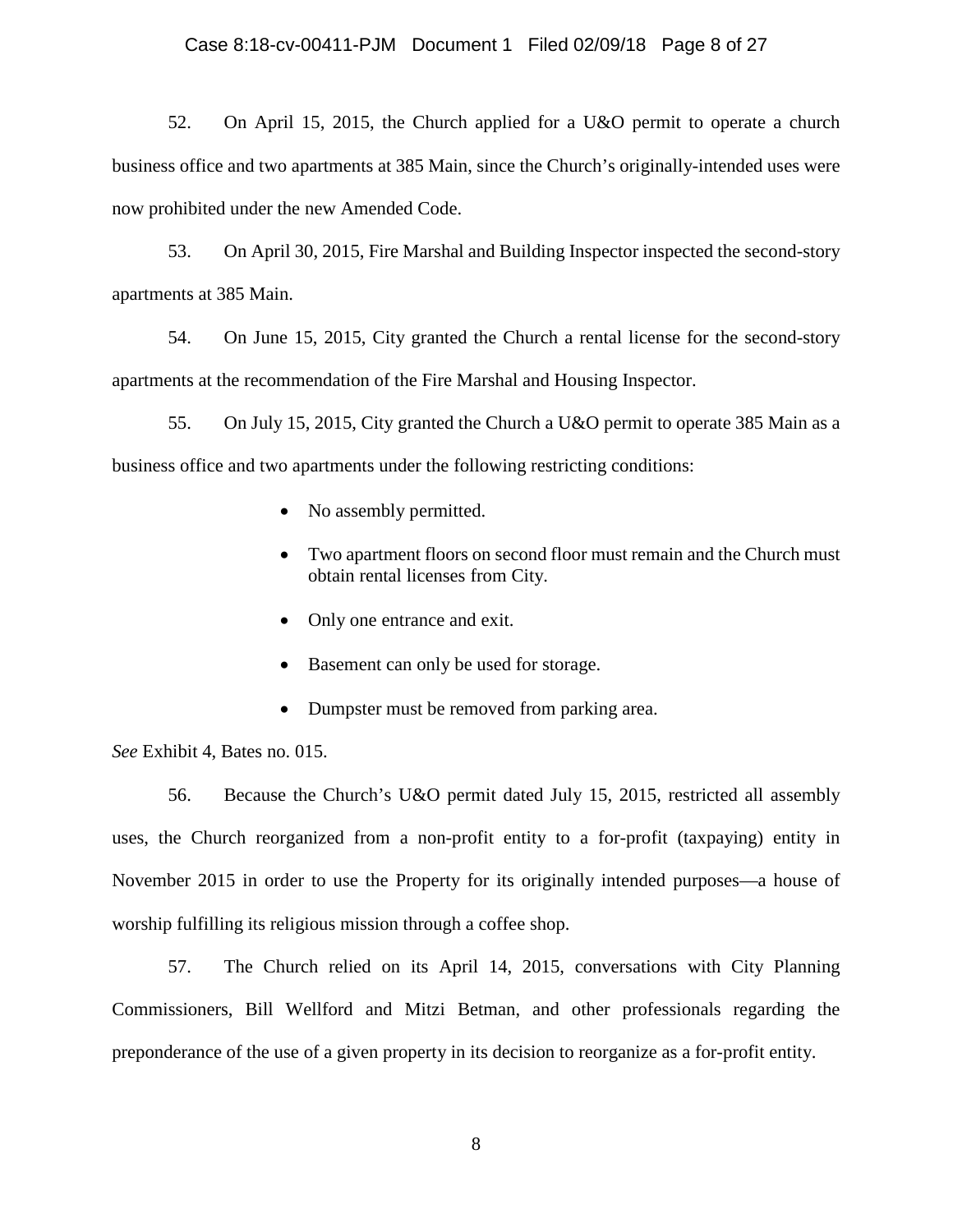## Case 8:18-cv-00411-PJM Document 1 Filed 02/09/18 Page 9 of 27

58. The Church's intent was that the coffee shop, operating Monday through Saturday, would serve as the Property's preponderance of use for purposes of the parking waiver and U&O, and that its worship services could meet on Sundays while the coffee shop was closed.

59. On November 20, 2015, the Church applied for another parking waiver to operate a for-profit coffee shop.

60. On December 8, 2015, the Church received a parking waiver to operate a for-profit coffee shop at 385 Main pursuant to Resolution No. 15-26-PC. *See* Exhibit 5, Bates no. 017-19.

61. From December of 2015 to April of 2017, the Church spent approximately \$600,000.00 renovating 385 Main in order to create an inviting coffee shop atmosphere as well as a convertible meeting space for its worship services.

62. Towards the end of the renovation process, the Church applied for another U&O on October 18, 2016, to operate its for-profit coffee shop.

63. On April 3, 2017, the Church received a U&O permit to operate a for-profit coffee shop.

64. The U&O permit received on April 3, 2017, contained typographical errors at the fault of the City regarding whether food handling is involved; the square footage of the building; and the number of employees. *See* Exhibit 6, Bates no. 021.

65. On April 5, 2017, the Church opened its for-profit coffee shop for business.

66. On April 9, 2017, the Church began worship gatherings of twenty or fewer people in the basement of 385 Main for two hours on Sundays while the coffee shop was closed.

67. The street and parking lots where 385 Main is located are practically vacant on Sundays.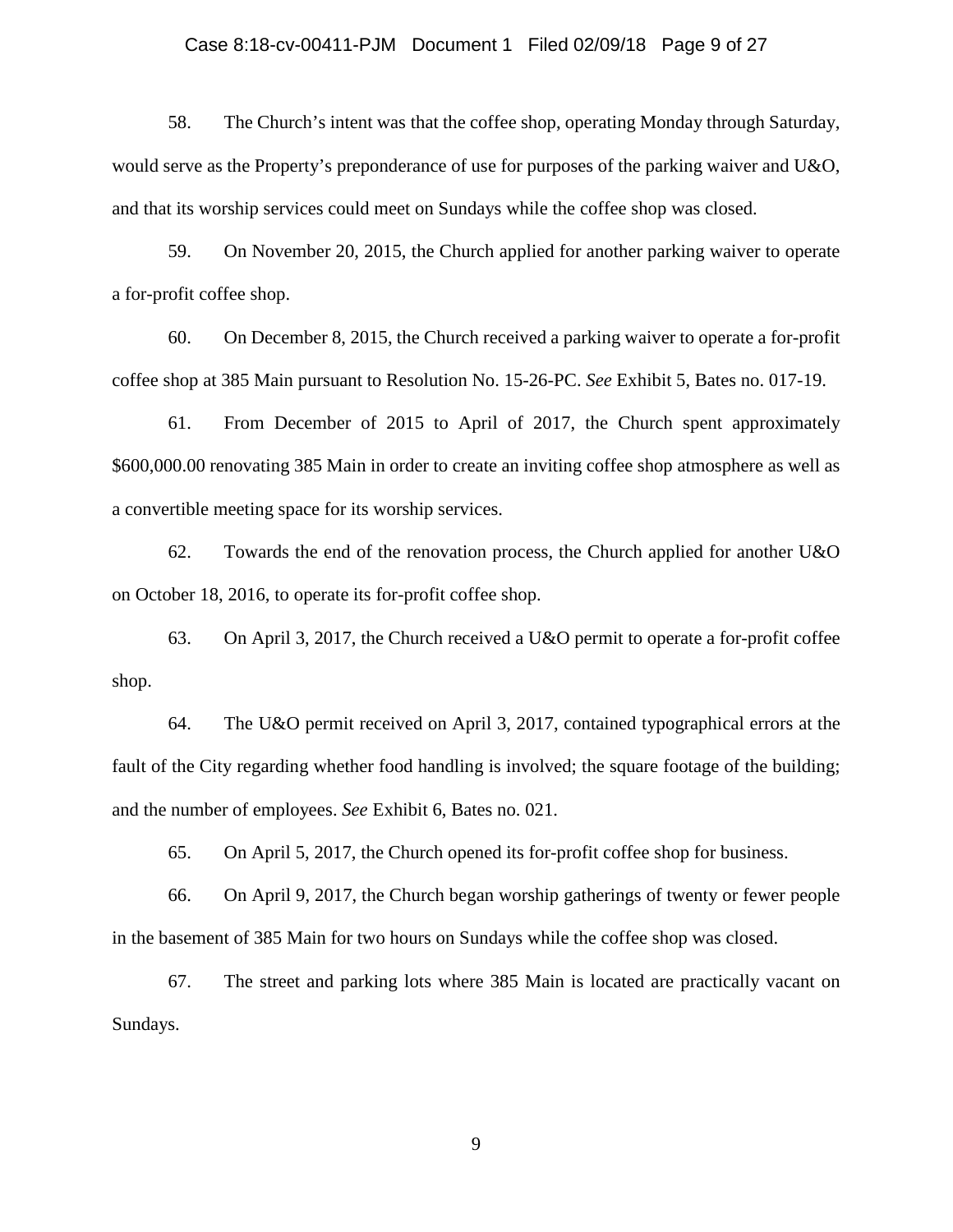#### Case 8:18-cv-00411-PJM Document 1 Filed 02/09/18 Page 10 of 27

68. On July 11, 2017, a Church representative went to the Laurel Municipal Center and requested a revised U&O permit correcting the typographical errors from the U&O issued on April 3, 2017.

69. On July 27, 2017, a Church representative went to Laurel Municipal Center and picked up the revised U&O permit which contained no restrictions on assembly. *See* Exhibit 7, Bates no. 023.

70. While at Laurel Municipal Center on July 27, 2017, the Church representative was asked by City Planner, Monta Burrough, "Are you doing church at the Property?" and "Are you having worship at the Property?"

71. In response to questioning by Monta Burrough, the Church representative indicated, "It held some worship gatherings on Sundays."

72. On July 27, 2017, the City sent a cease and desist letter via certified mail demanding the Church to cease worship services at 385 Main.

73. On August 1, 2017, the Church received the cease and desist letter sent by the City on July 27, 2017.

74. The cease and desist letter received by the Church on August 1, 2017, contained no citation to any Code violation. *See* Exhibit 8, Bates no. 025.

75. Since receiving the cease and desist letter on August 1, 2017, the Church stopped advertising its Sunday worship gatherings out of fear of City retribution, which has impeded the Church's growth and mission.

76. On August 2, 2017, Church representatives met with City Planner Monta Burrough to discuss the cease and desist letter sent by the City on July 27, 2017.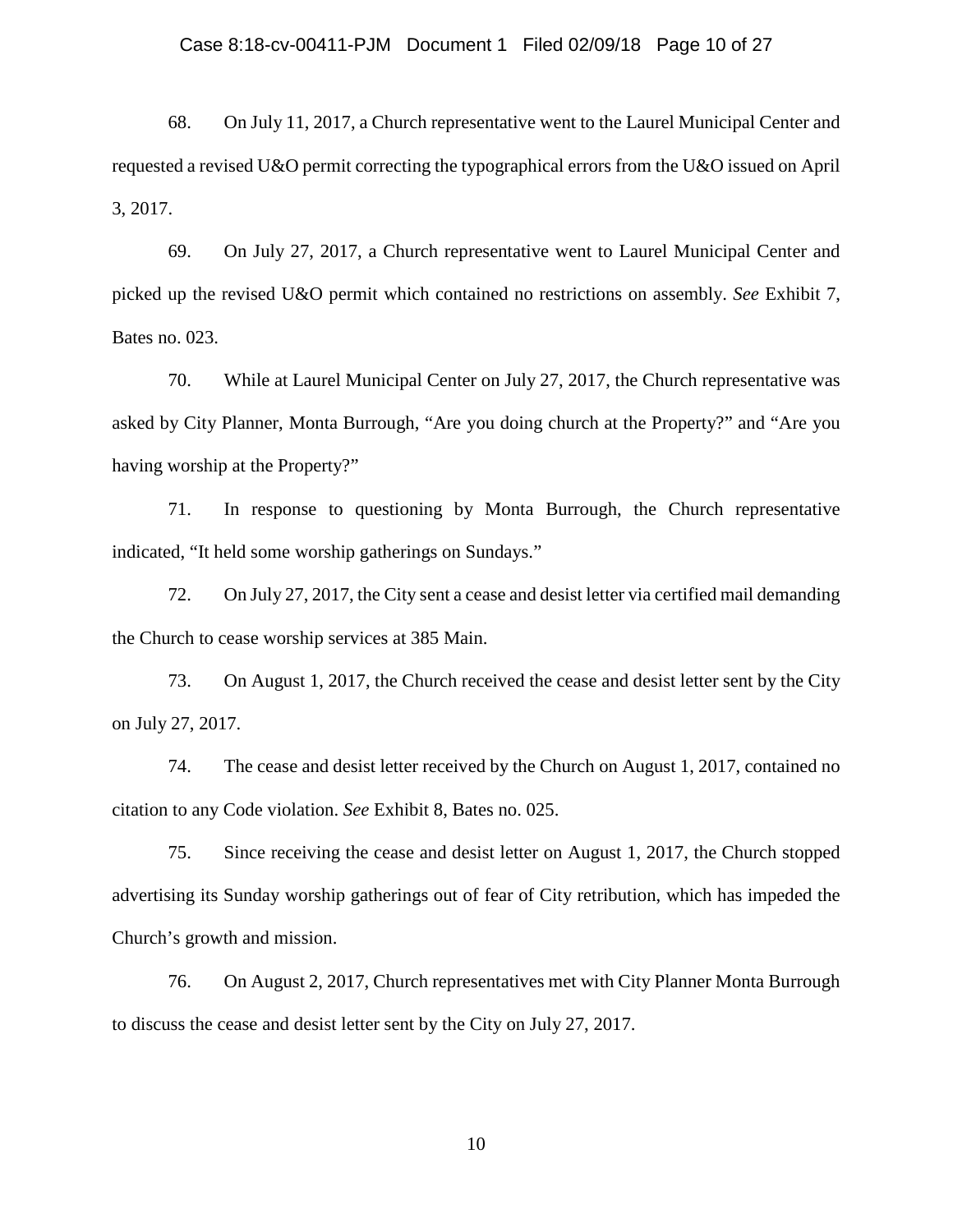### Case 8:18-cv-00411-PJM Document 1 Filed 02/09/18 Page 11 of 27

77. During the meeting between the Church representatives and Monta Burrough on August 2, 2017, Mr. Burroughs asked the Church, "Do people raise hands for worship at the Property?" and "Can you meet somewhere else until this blows over?"

78. During the meeting between the Church representatives and Monta Burrough on August 2, 2017, Mr. Burrough told two Church representatives, "There are eyes everywhere and you are always being watched."

79. During the meeting between the Church and Monta Burroughs on August 2, 2017, Mr. Burroughs could not cite to any Code violation when asked by the Church.

80. Believing that its worship gatherings did not violate the Code or its U&O, the Church continued to hold small worship gatherings at its Property on Sundays.

81. On or about January 26, 2018, the Church received a cease and desist letter from the City dated January 23, 2018, demanding the Church cease operating as a house of worship and cease live entertainment at 385 Main or else be subject to fines of \$250 per day. *See* Exhibit 9, Bates no. 027.

82. Since receiving this letter, the Church has stopped holding worship services at 385 Main for fear of significant monetary penalties.

83. Since receiving this letter on or about January 26, 2018, the Church has stopped informing its customers of its Sunday worship gatherings.

84. Since receiving this letter on or about January 26, 2018, Redemption has continued to operate its coffee shop as part of its Church ministry to the local community.

85. The Church desires to carry out its religious mission through the operation of its coffee shop while concurrently using its property for Sunday worship gatherings.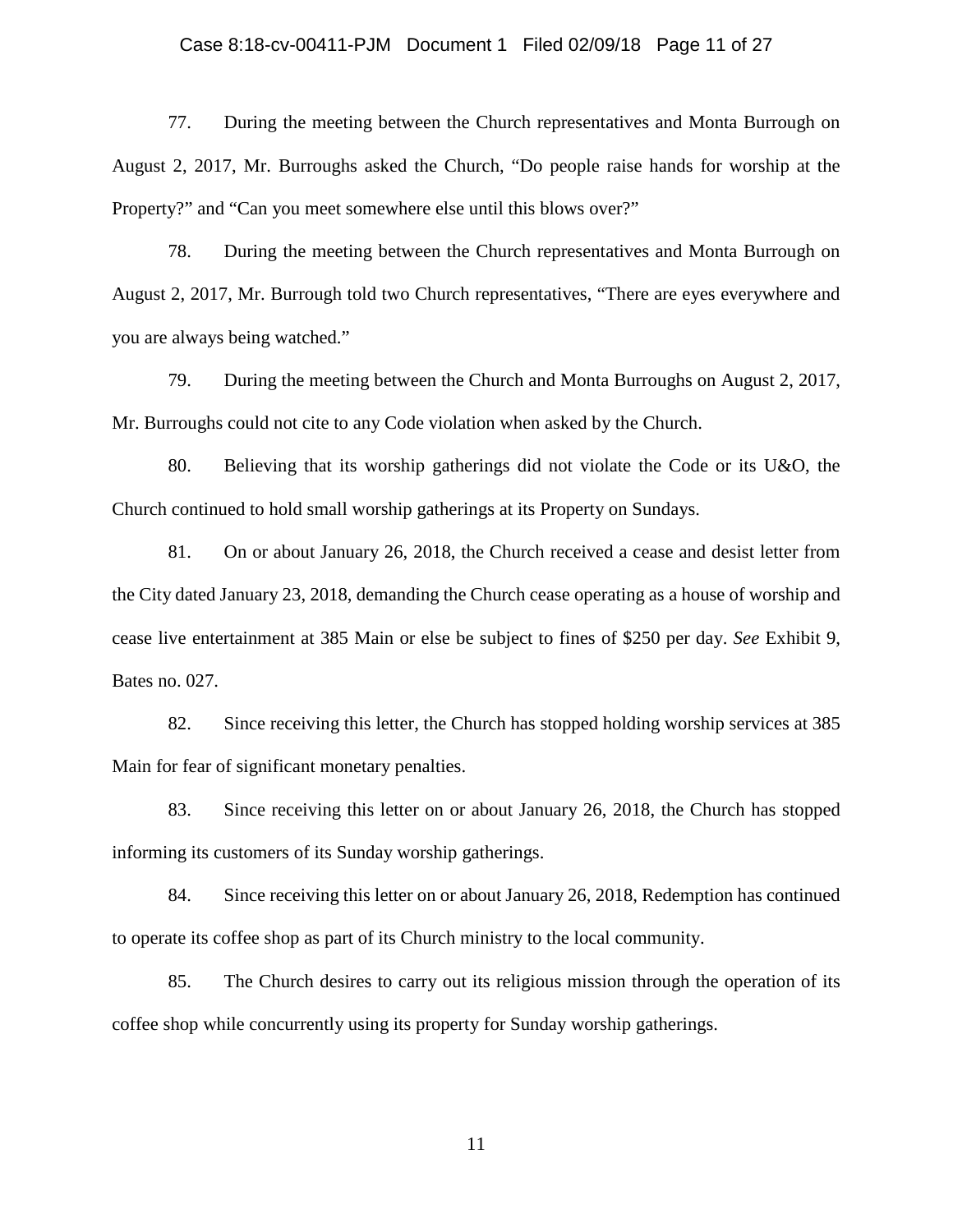## **The City of Laurel's Amended Zoning Code**

86. Land and development in the City of Laurel is regulated by the City of Laurel Unified Land Development Code.

87. 385 Main is located in the Commercial Village Zone or C-V Zone.

88. The Amended Code identifies the permitted uses in the C-V Zone in Section 20- 7.6(a)(1) stating, "The uses allowed in the C-V Zone are as provided in the Table of Commercial Uses of this division." *See* Exhibit 10, Bates no. 029.

89. Section 20-7.8 contains the Table of Commercial Uses. *See* Exhibit 11, Bates no. 031.

90. Section 20-7.8(a)(1)-(4) provides that uses in the Table of Commercial Uses are either "Permitted," "Permitted by Special Exception," "Permitted as an Accessory Building or Use," or "Prohibited" in each of the commercial zones, including the C-V Zone. *See* Exhibit 11, Bates no. 031.

91. The Table of Commercial Uses permits the following secular assemblies or institutions as of right within the C-V Zone:

- cinema, legitimate theatre;
- entertainment uses including amateur performances, open microphone venues;
- disc jockeys;
- karaoke;
- poetry or dramatic readings;
- professional comedic performances;
- theatre or hall for the performing arts or symphony, community theatre;
- health club or spa;
- library, museum, and similar noncommercial institutions;
- restaurant; and
- school for business, art, music, and similar uses.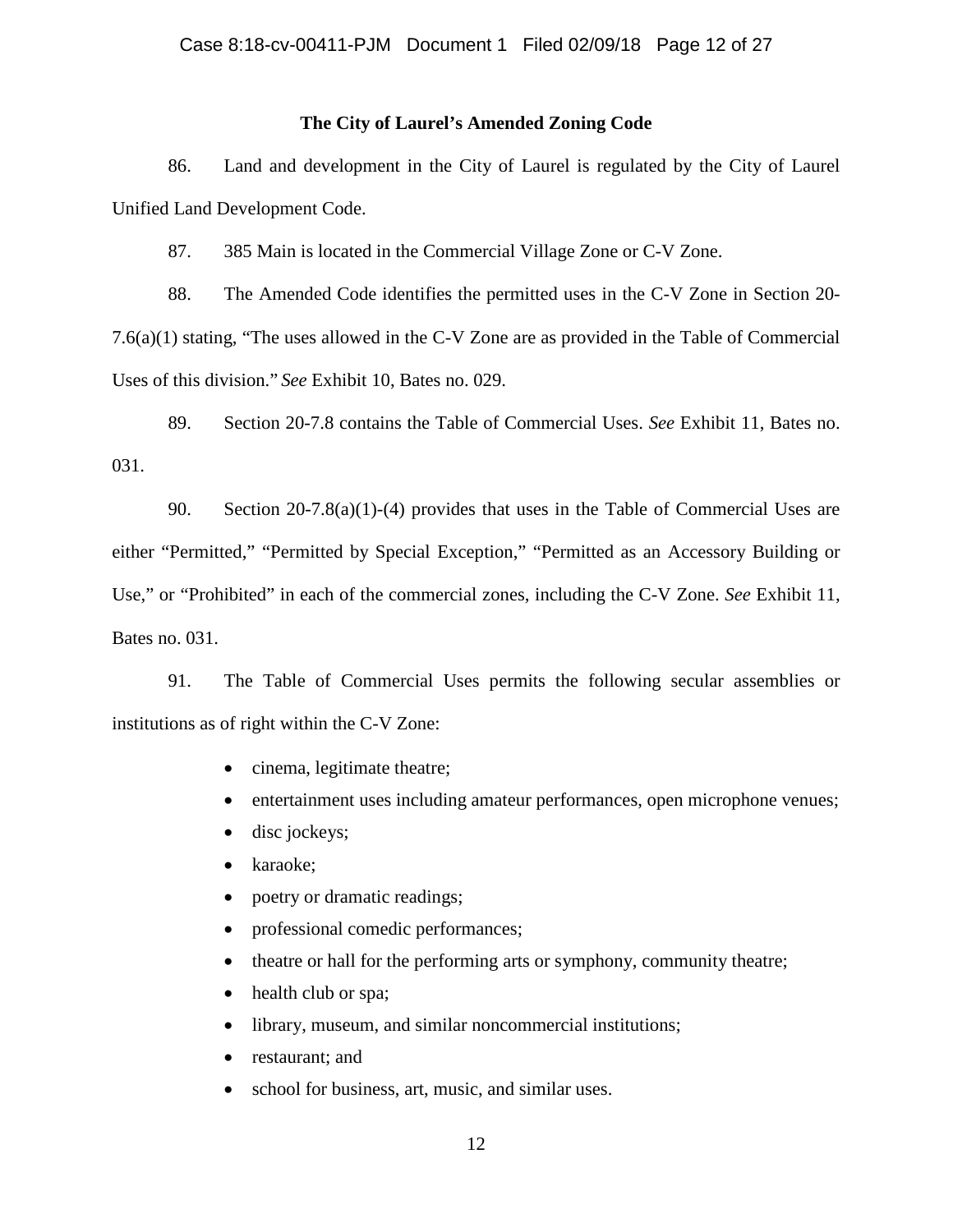*See* Exhibit 11, Bates no. 033-040.

92. Within the C-V Zone, the Amended Code's Table of Commercial Uses requires a special exception for: houses of worship, convents, and monasteries located on a lot less than one acre in size and houses of worship, convents, and monasteries located in a building that was constructed on a lot less than one acre in size. *See* Exhibit 11, Bates no. 036-37.

93. In Section 20-7.8(hh), the Amended Code also imposes regulations on houses of worship located on lots that are one acre or more including:

- (1) The minimum setback for all buildings shall be twenty-five (25) feet from each lot line;
- (2) Ingress and egress shall be located so as to direct traffic away from streets that are internal to a residential subdivision;
- (3) The applicant shall satisfactorily demonstrate that parking and traffic will not adversely affect adjacent residential neighborhoods;
- (4) Parking spaces or loading areas shall not be located in the front yard; and
- (5) The maximum allowable lot coverage for the zone in which the use is proposed shall not exceed fifty (50) percent.

*See* Exhibit 11, Bates no. 047.

94. Other nonreligious assemblies or institutions are not subject to the minimum setback requirements, ingress and egress requirements, parking and traffic requirements, parking requirements, or maximum allowable lot coverage requirements that houses of worship are subjected to by the Amended Code.

95. The Amended Code defines "house of worship" in Section 20-1.7 as, "A church, temple, synagogue, mosque, or other building specifically used for organized worship. It shall be unlawful as an accessory, ancillary or secondary to other uses on the same premise." *See* Exhibit 12, Bates no. 062.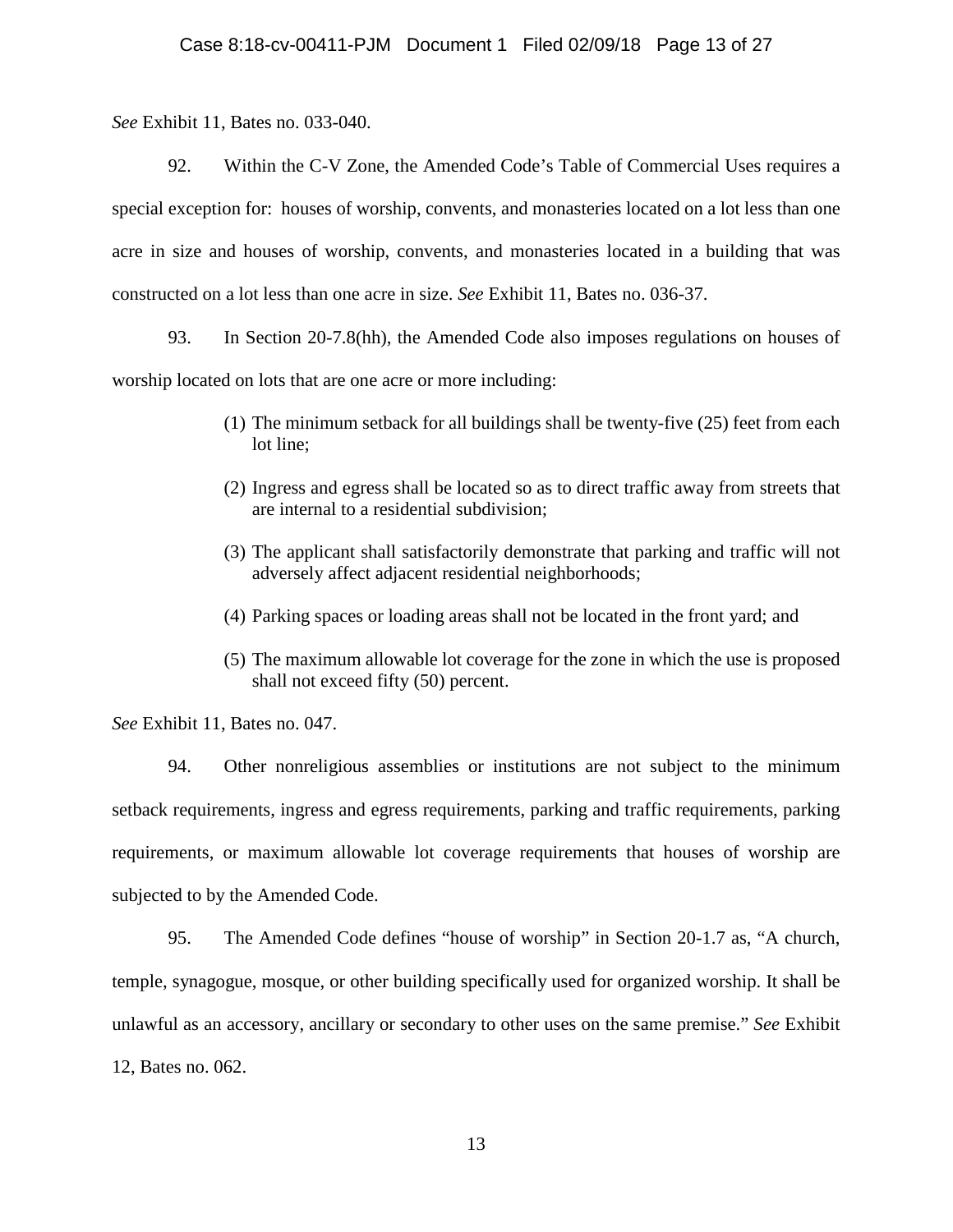96. Redemption Community Church is a house of worship under the Amended Code.

97. Since April 27, 2015, the Amended Code no longer permits houses of worship located on less than one acre in the C-V Zone without special exception.

98. Upon information and belief, there are no churches located on one or more acres in the C-V Zone.

## **ALLEGATIONS OF LAW**

99. Defendant's Amended Code constitutes a land use regulation or a system of land use regulations by law.

100. All acts of the Defendant, its officers, agents, servants, employees, or persons acting at their behest or direction, were done and are continuing to be done under the color and pretense of state law, including the ordinances, regulations, customs, policies and usages of the City of Laurel.

101. The Church has no adequate or speedy remedy at law to correct or redress the deprivations of its constitutional rights by Defendant.

102. Unless and until enforcement of the Amended Code is enjoined, the Church will continue to suffer irreparable injury to its constitutional rights.

103. Defendant's unequal treatment and discrimination against the Church, through its Amended Code and its officers, agents, servants, employees, or persons acting at their behest or direction, has caused the Church to suffer damages.

# **COUNT I – VIOLATION OF RLUIPA'S "EQUAL TERMS" PROVISION, 42 U.S.C. § 2000cc(b)(1)**

104. The Church hereby reiterates and adopts each and every allegation in the preceding paragraphs 1-103.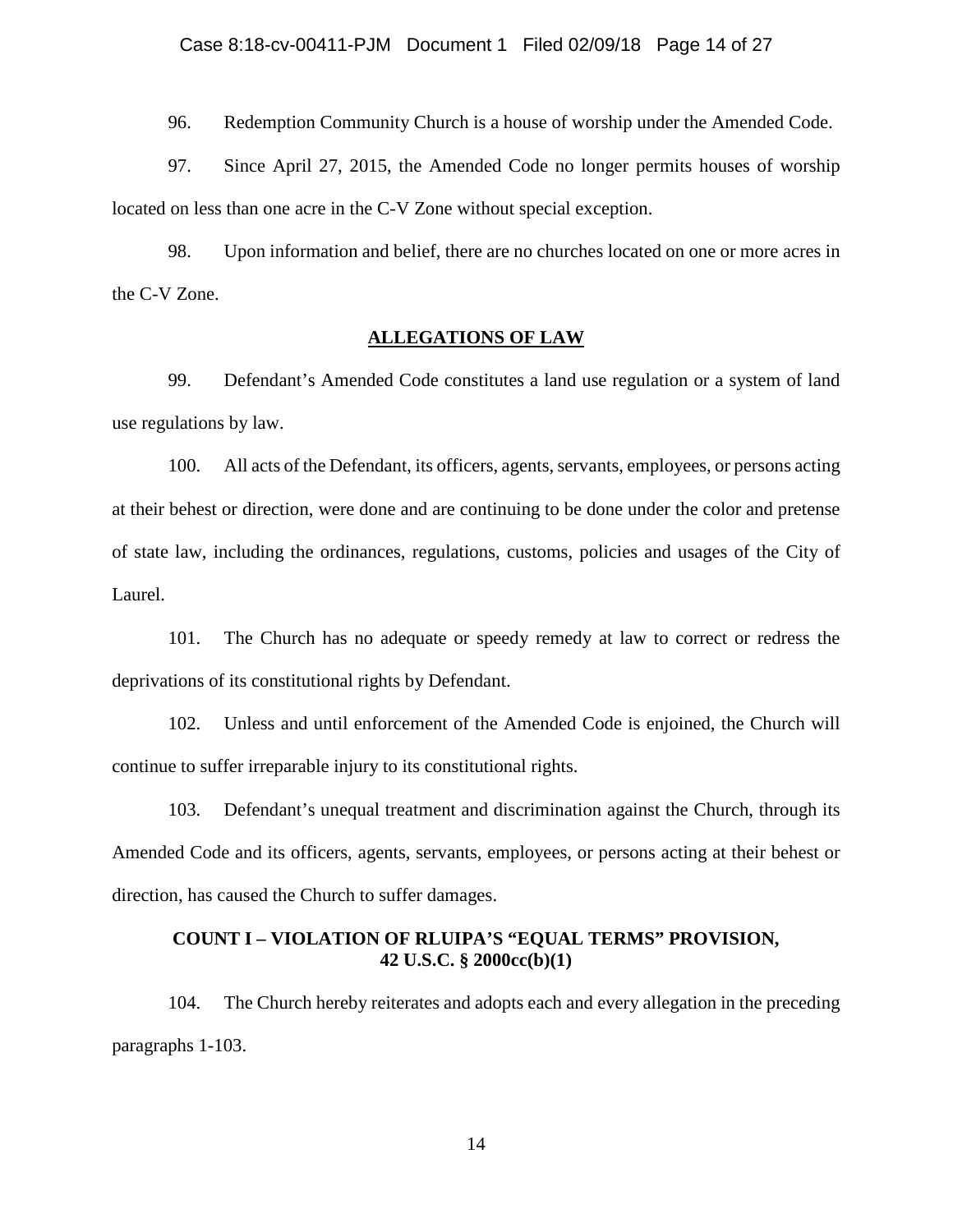#### Case 8:18-cv-00411-PJM Document 1 Filed 02/09/18 Page 15 of 27

105. Defendant's Code, both on its face and as applied, violates the equal terms provision of RLUIPA,  $42$  U.S.C.  $\S$  2000cc(b)(1).

106. Redemption Community Church is a religious assembly or institution.

107. Defendant's Amended Code regulates land use in Laurel, Maryland.

108. Defendant's Amended Code requiring a special exception for houses of worship located on less than one acre, both on its face and as applied, treats the Church on less than equal terms than secular assemblies and institutions because secular assemblies do not have these same restrictions in the C-V Zone.

109. Other secular assemblies and institutions which are not subject to this special exception requirement include: amateur performances, open microphone venues, professional comedic performances, theatre or hall for the performing arts or symphony, community theatre, cinema, health club or spa, library, museum, and schools for business, art, or music.

WHEREFORE, the Church respectfully requests that the Court grant the equitable and legal relief and damages set forth in the prayer for relief.

# **COUNT II – VIOLATION OF RLUIPA'S "NONDISCRIMINATION" PROVISION, 42 U.S.C. § 2000cc(b)(2)**

110. The Church hereby reiterates and adopts each and every allegation in the preceding paragraphs 1-103.

111. Defendant's Code, both on its face and as applied, violates the nondiscrimination provision of RLUIPA,  $42$  U.S.C.  $\S$  2000cc(b)(2).

112. The Church is a religious assembly or institution.

113. The Church's religious beliefs are sincerely and deeply held.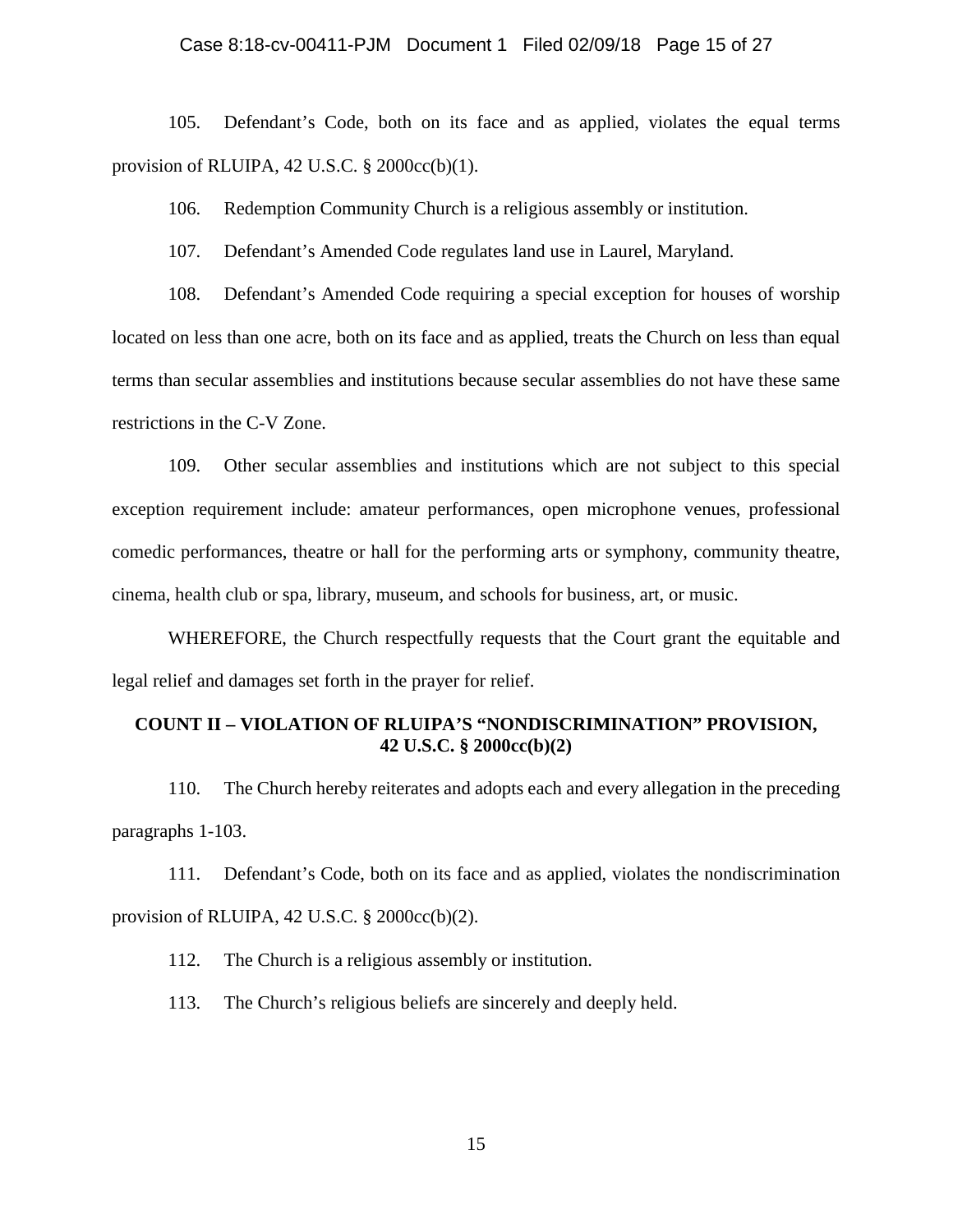### Case 8:18-cv-00411-PJM Document 1 Filed 02/09/18 Page 16 of 27

114. Defendant's Amended Code requiring a special exception for houses of worship located on less than one acre, both on its face and as applied, discriminates against the Church on the basis of its religion or religious denomination.

115. Three days after the Church first toured 385 Main and made known its intent to use the property as a non-profit coffee shop and house of worship, the City proposed an amendment to the C-V table of uses that prohibited non-profit businesses. Approximately one month later, the City Council passed the amendment.

116. Shortly thereafter, and less than one week after the Church purchased 385 Main, the City proposed an amendment to prohibit houses of worship located on less than one acre to exist in the C-V Zone without submitting to a costly and onerous special exception process. Approximately one month later, that amendment passed.

117. The City's Director of Economic and Community Development explicitly stated at the City Council meeting on April 27, 2015, that requiring a special exception for houses of worship located on less than one acre was "to provide an additional level of review by the Planning Commission."

118. Secular assemblies and institutions are not subject to a costly and onerous special exception process, nor "an additional level of review" by the Planning Commission.

119. Through its policy and actions, the City has discriminated against and continues to discriminate against religious land uses in the C-V Zone, and has targeted the Church through costly and onerous regulations that comparable secular assemblies and institutions do not face.

 WHEREFORE, the Church respectfully requests that the Court grant the equitable and legal relief and damages set forth in the prayer for relief.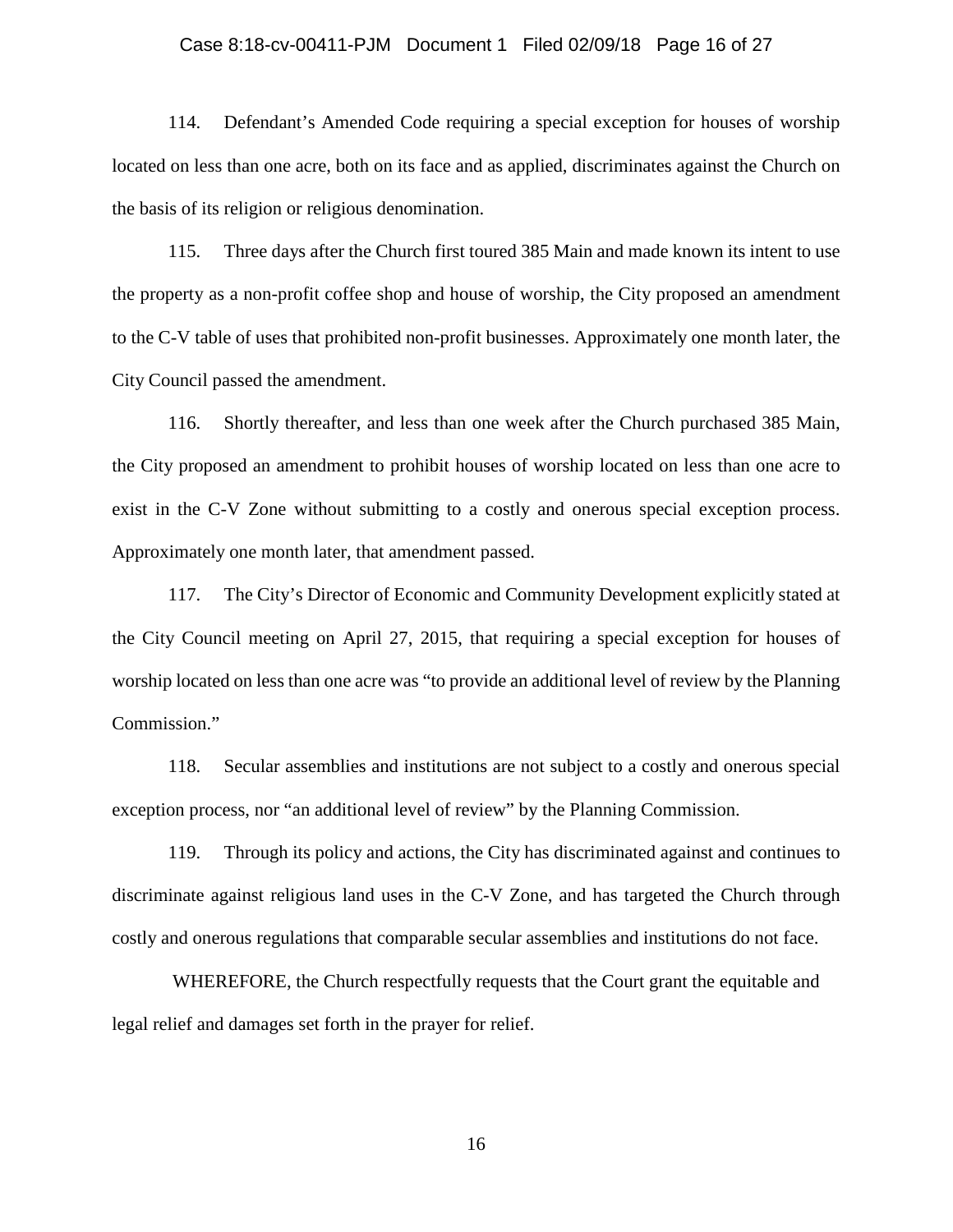# **COUNT III – VIOLATION OF RLUIPA'S "SUBSTANTIAL BURDEN" PROVISION, 42 U.S.C. § 2000cc(a)(1)**

120. The Church hereby reiterates and adopts each and every allegation in the preceding paragraphs 1-103.

121. Defendant's Code, both on its face and as applied, violates the Church's free exercise of religion as guaranteed by RLUIPA, 42 U.S.C. § 2000cc(a)(1).

122. The Church believes its congregants are to regularly assemble with others to pray, study the Bible, sing religious songs, and share biblical insight.

123. The Church's religious beliefs are sincerely and deeply held.

124. The Church's intended use of the property constitutes "religious exercise" under 42 U.S.C. § 2000cc-5(7)(A)-(B).

125. Defendant's Amended Code requiring a special exception for houses of worship located on less than one acre, both on its face and as applied, imposes a substantial burden on religious exercise by completely prohibiting the Church from having worship services in the C-V Zone without expending substantial time, money, and resources to seek a special exception.

126. Further, the City's cease and desist letter threatens the Church with fines of \$250 per day that it continues to hold worship gatherings on its Property.

127. The Church has been forced to stop worshipping at 385 Main Street.

128. Defendant's Amended Code requiring a special exception for houses of worship located on less than one acre is not in furtherance of a compelling governmental interest because similar secular assemblies in the C-V Zone like halls for the performing arts, community theatres, cinemas, health clubs, libraries, museums, and art and business schools are permitted to operate as of right.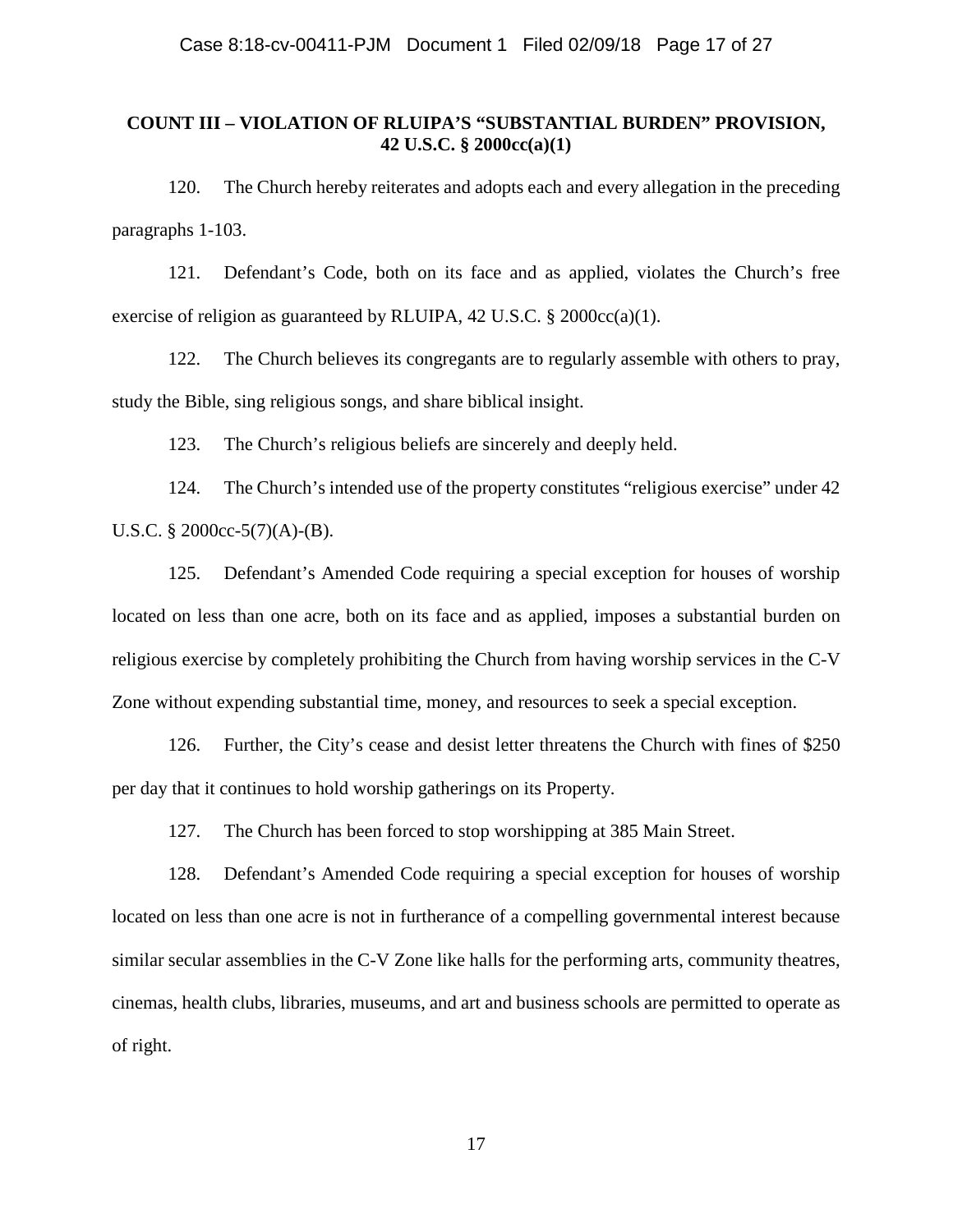## Case 8:18-cv-00411-PJM Document 1 Filed 02/09/18 Page 18 of 27

129. Defendant's Amended Code requiring a special exception for houses of worship located on less than one acre is not the least restrictive means of furthering any compelling governmental interest.

130. Upon information and belief, Defendant receives federal financial assistance.

131. Upon information and belief, Defendant's Amended Code affects commerce with foreign nations, among the several states, or with Indian tribes.

132. Defendant's Amended Code permits it to make individualized assessments of the proposed uses of property within the City, including the Church's property.

WHEREFORE, the Church respectfully requests that the Court grant the equitable and legal relief and damages set forth in the prayer for relief.

# **COUNT IV – VIOLATION OF THE RIGHT TO FREE EXERCISE OF RELIGION UNDER THE UNITED STATES CONSTITUTION**

133. The Church hereby reiterates and adopts each and every allegation in the preceding paragraphs 1-103.

134. Defendant's Amended Code requiring a special exception for houses of worship located on less than one acre, both on its face and as applied, violates the Church's right to free exercise of religion, as guaranteed by the First Amendment to the United States Constitution.

135. The Church believes its congregants are to regularly assemble with others to pray, study the Bible, sing religious songs, and share biblical insight.

136. The Church's religious beliefs are sincerely and deeply held.

137. Under Defendant's Amended Code, houses of worship under one acre must first undergo an onerous, costly, and uncertain special exception process to obtain permission to exist in the C-V Zone.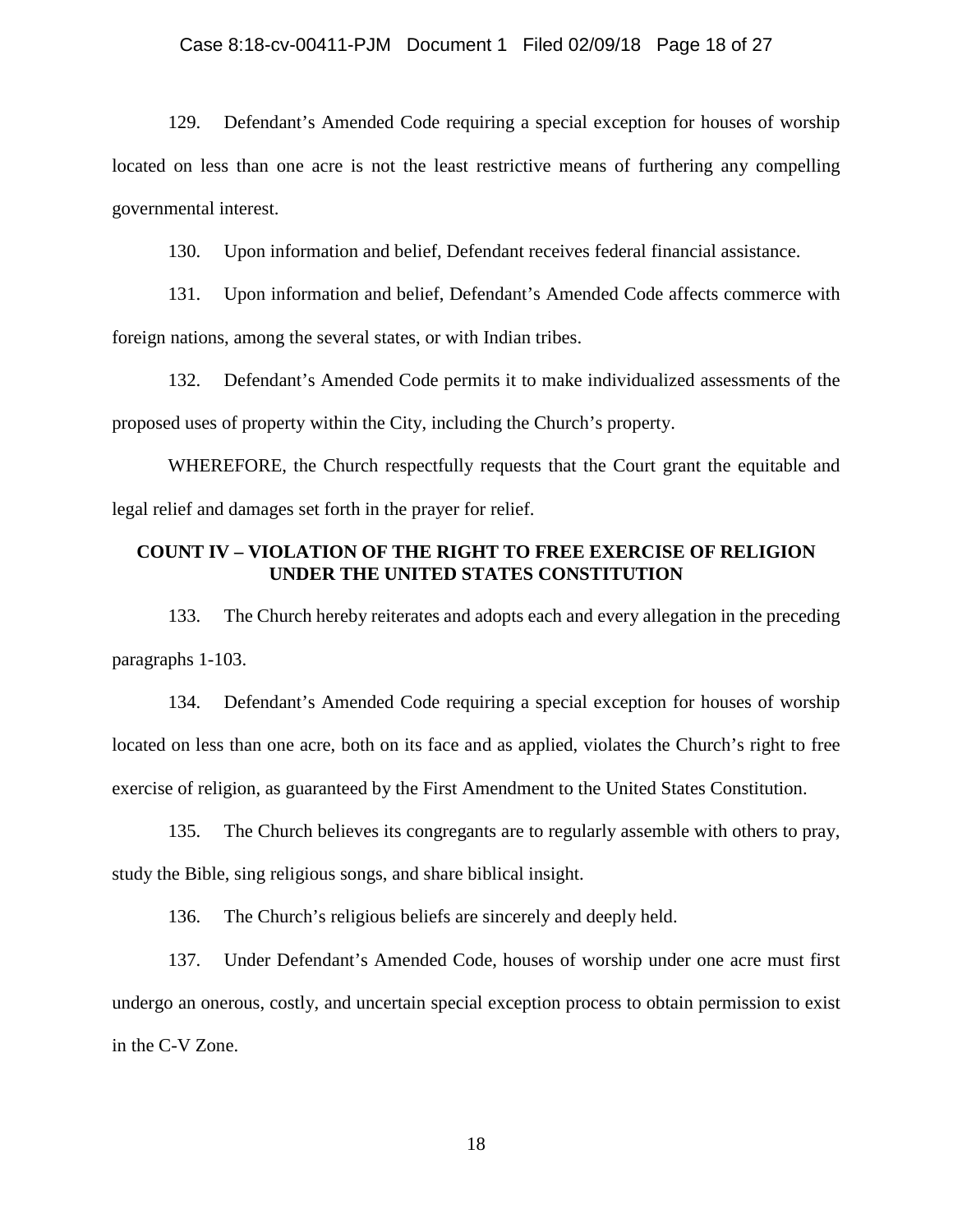## Case 8:18-cv-00411-PJM Document 1 Filed 02/09/18 Page 19 of 27

138. Similarly-situated nonreligious assemblies and institutions are not similarly required to undergo a special exception process; they may locate in the C-V Zone as of right.

139. Defendant's Amended Code requiring a special exception for houses of worship located on less than one acre, both on its face and as applied, is neither neutral nor a general law of applicability because similar secular assemblies and institutions are not subject to this regulation.

140. Defendant's Amended Code requiring a special exception for houses of worship located on less than one acre, both on its face and as applied, discriminatorily targets religion and religious worship.

141. There is no compelling government interest sufficient to justify requiring a special exception for a house of worship if located on less than one acre.

142. Defendant's Amended Code requiring a special exception for houses of worship located on less than one acre is not the least restrictive means to accomplish any permissible government purpose sought to be served by the land use regulations.

143. Defendant's Amended Code requiring a special exception for a house of worship if located on less than one acre is not narrowly tailored as required for restrictions on the Church's free exercise of religion.

WHEREFORE, the Church respectfully requests that the Court grant the equitable and legal relief and damages set forth in the prayer for relief.

## **COUNT V – VIOLATION OF THE RIGHT TO FREE SPEECH UNDER THE UNITED STATES CONSTITUTION**

144. The Church hereby reiterates and adopts each and every allegation in the preceding paragraphs 1-103.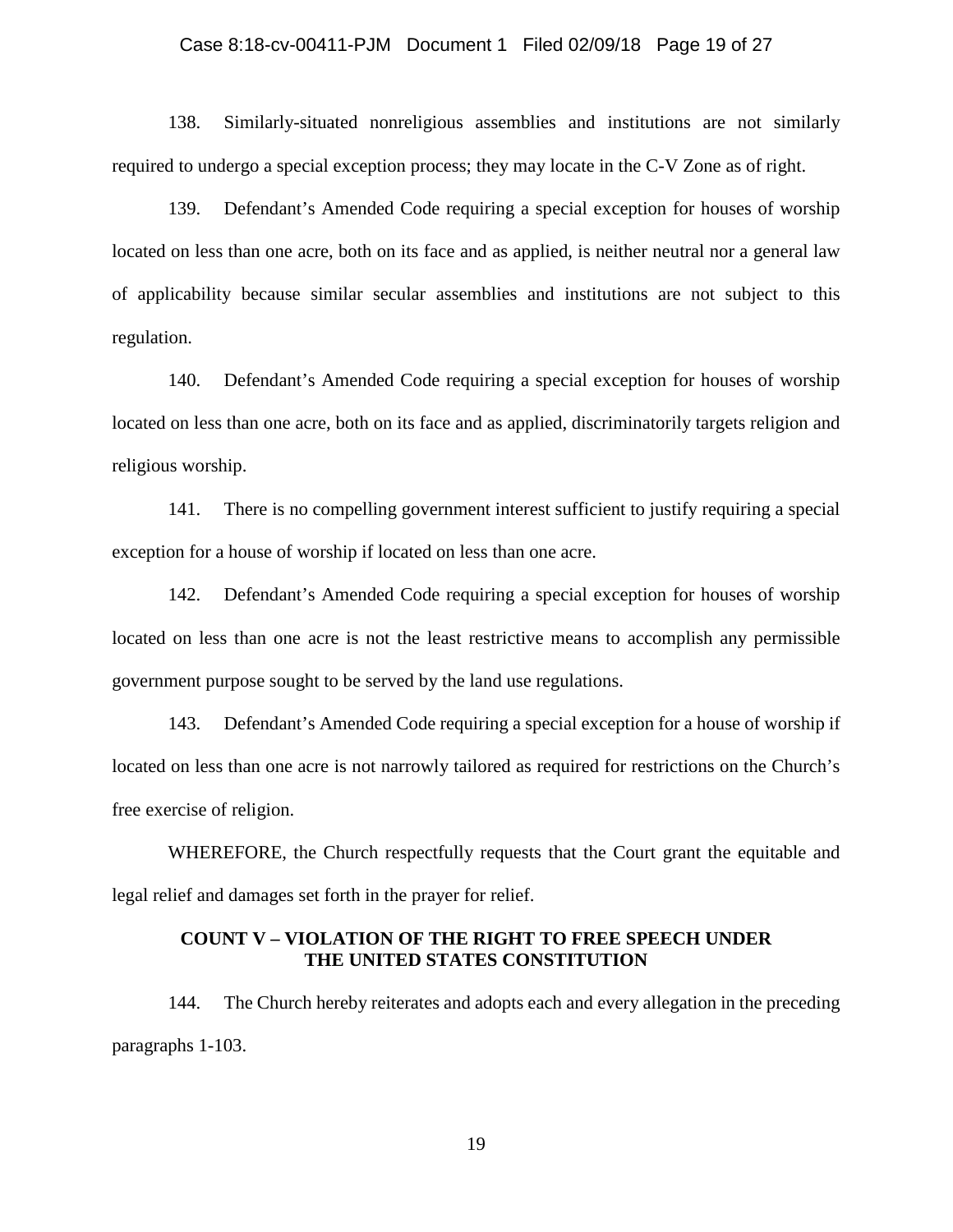#### Case 8:18-cv-00411-PJM Document 1 Filed 02/09/18 Page 20 of 27

145. Defendant's Amended Code requiring a special exception for houses of worship located on less than one acre, both on its face and as applied, violates the Free Speech Clause of the First Amendment to the United States Constitution as incorporated and applied to the states through the Fourteenth Amendment.

146. Defendant's Amended Code requiring a special exception for houses of worship located on less than one acre, operates as a prior restraint on speech because the Church and other religious organizations must obtain special exception before engaging in religious speech such as prayer, Bible reading and discussion, or singing religious songs with others in a house of worship in the C-V Zone.

147. Defendant's Amended Code requiring a special exception for houses of worship located on less than one acre is a content-based restriction on speech because it requires the Defendant to review the content of speech and other expressive activity to determine whether it is subject to the special exception requirement.

148. The Defendant's Amended Code is underinclusive because it does not require nonreligious assemblies, institutions, and organizations which do not incorporate religious speech to seek a special exception before locating in the C-V Zone.

149. The Defendant's Amended Code is overbroad because it sweeps within its ambit protected First Amendment speech, thus violating the rights of the Church and third parties not before the Court.

150. Defendant does not have a compelling interest in requiring houses of worship located on less than one acre to obtain a special exception while permitting similar secular assemblies and institutions to operate within the C-V Zone as of right.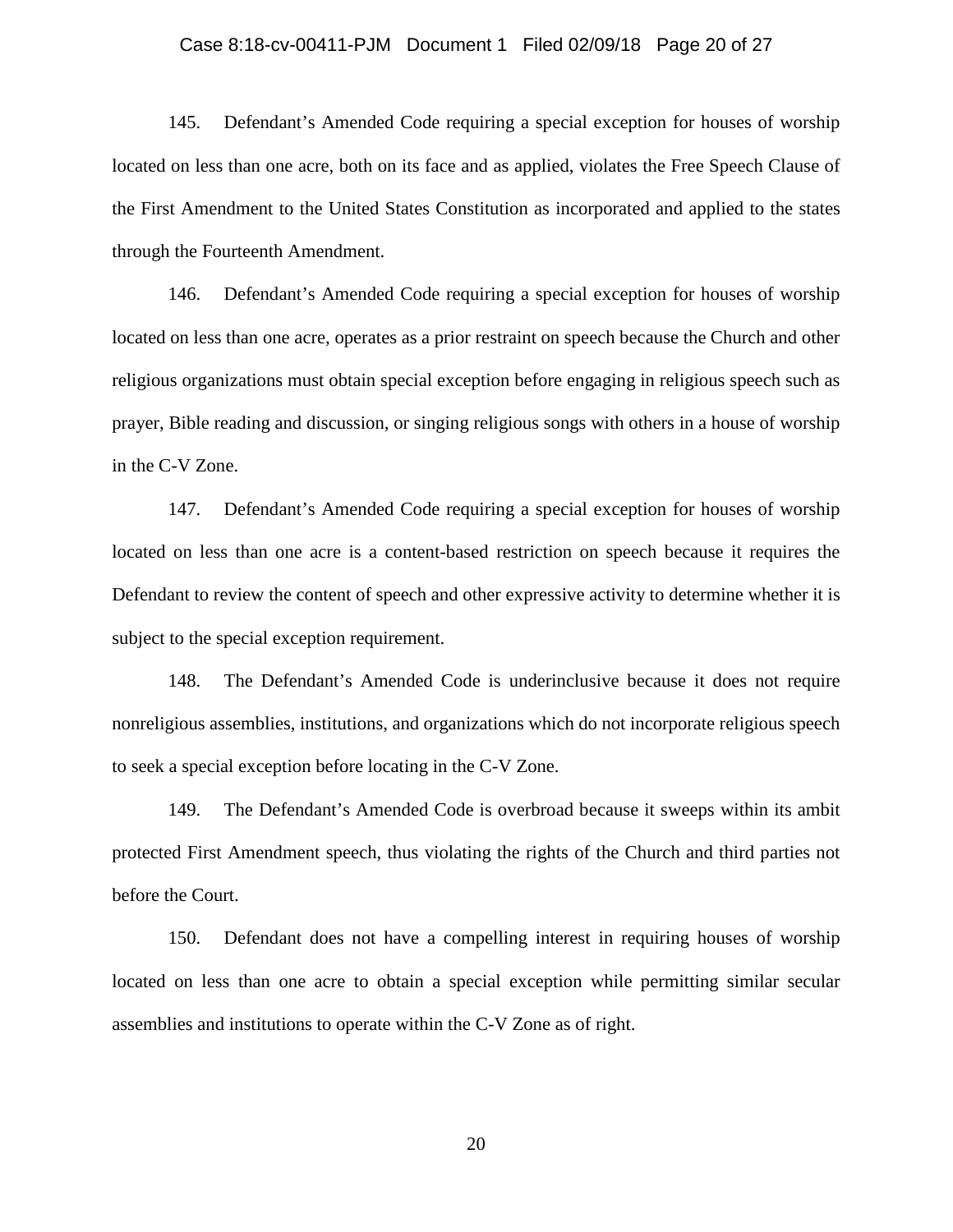## Case 8:18-cv-00411-PJM Document 1 Filed 02/09/18 Page 21 of 27

151. Defendant's Amended Code requiring a special exception for houses of worship located on less than one acre, both on its face and as applied, is not narrowly tailored to achieve a compelling state interest nor is it the least restrictive means of achieving a compelling state interest.

152. Defendant's Amended Code requiring a special exception for houses of worship located on less than one acre, both on its face and as applied, does not leave open ample alternative channels of communication.

153. Defendant does not have a significant interest in requiring houses of worship to obtain a special exception if located on less than one acre while permitting similar secular assemblies and institutions to operate within the C-V Zone as of right.

WHEREFORE, the Church respectfully requests that the Court grant the equitable and legal relief and damages set forth in the prayer for relief.

## **COUNT VI – VIOLATION OF THE RIGHT TO PEACEABLE ASSEMBLY UNDER THE UNITED STATES CONSTITUTION**

154. The Church hereby reiterates and adopts each and every allegation in the preceding paragraphs 1-103.

155. The Church believes that is must regularly assemble with others to pray, study the Bible, sing religious songs, and share biblical insight in order to express devotion to God.

156. Defendant's Code requiring a special exception for houses of worship located on less than one acre, prohibit the Church from assembling for religious speech and other religious purposes.

157. The City has no compelling interest in limiting the peaceable assembly of the Church.

158. Defendant's Code requiring a special exception for houses of worship located on less than one acre, both on its face and as applied, constitutes a violation of the Church's right of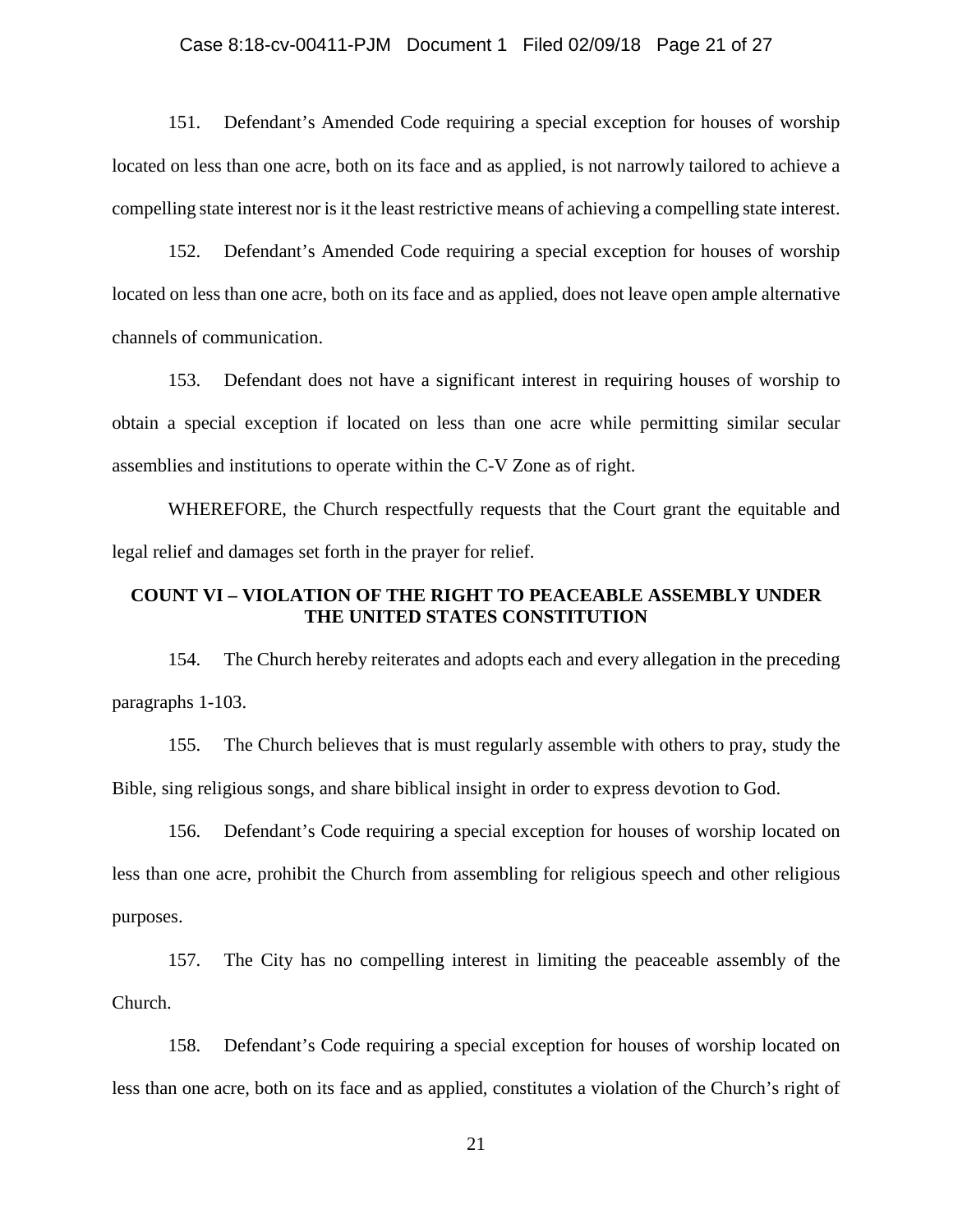peaceable assembly under the First Amendment to the United States Constitution, as incorporated and applied to state action, under the Fourteenth Amendment.

WHEREFORE, the Church respectfully requests that the Court grant the equitable and legal relief set forth in the prayer for relief.

# **COUNT VII – VIOLATION OF THE ESTABLISHMENT CLAUSE OF THE UNITED STATES CONSTITUTION**

159. The Church hereby reiterates and adopts each and every allegation in the preceding paragraphs 1-103.

160. The First Amendment's Establishment Clause, incorporated and made applicable to the states by the Fourteenth Amendment to the United States Constitution, prohibits the establishment of any religion and/or excessive government entanglement with religion.

161. To determine whether a gathering of persons is a "house of worship," the City must analyze the content of speech and other expressive activity.

162. Obtaining sufficient information for the City to analyze the content of speech and other expressive activity of the Plaintiff requires ongoing, comprehensive government surveillance that impermissibly entangles the City with religion in violation of the Establishment Clause.

163. Furthermore, the Code disfavors smaller churches and Redemption Community Church by subjecting them to the costly and onerous special exception process, while permitting larger churches on an acre or more of land to exist in the C-V Zone as of right.

164. Defendant's Code requiring a special exception for houses of worship located on less than one acre, both on its face and as applied, entangles the City with religion because it treats smaller churches less favorably than larger churches.

165. Additionally, Defendant's Code requiring a special exception for houses of worship located on less than one acre, both on its face and as applied, is hostile toward religion because it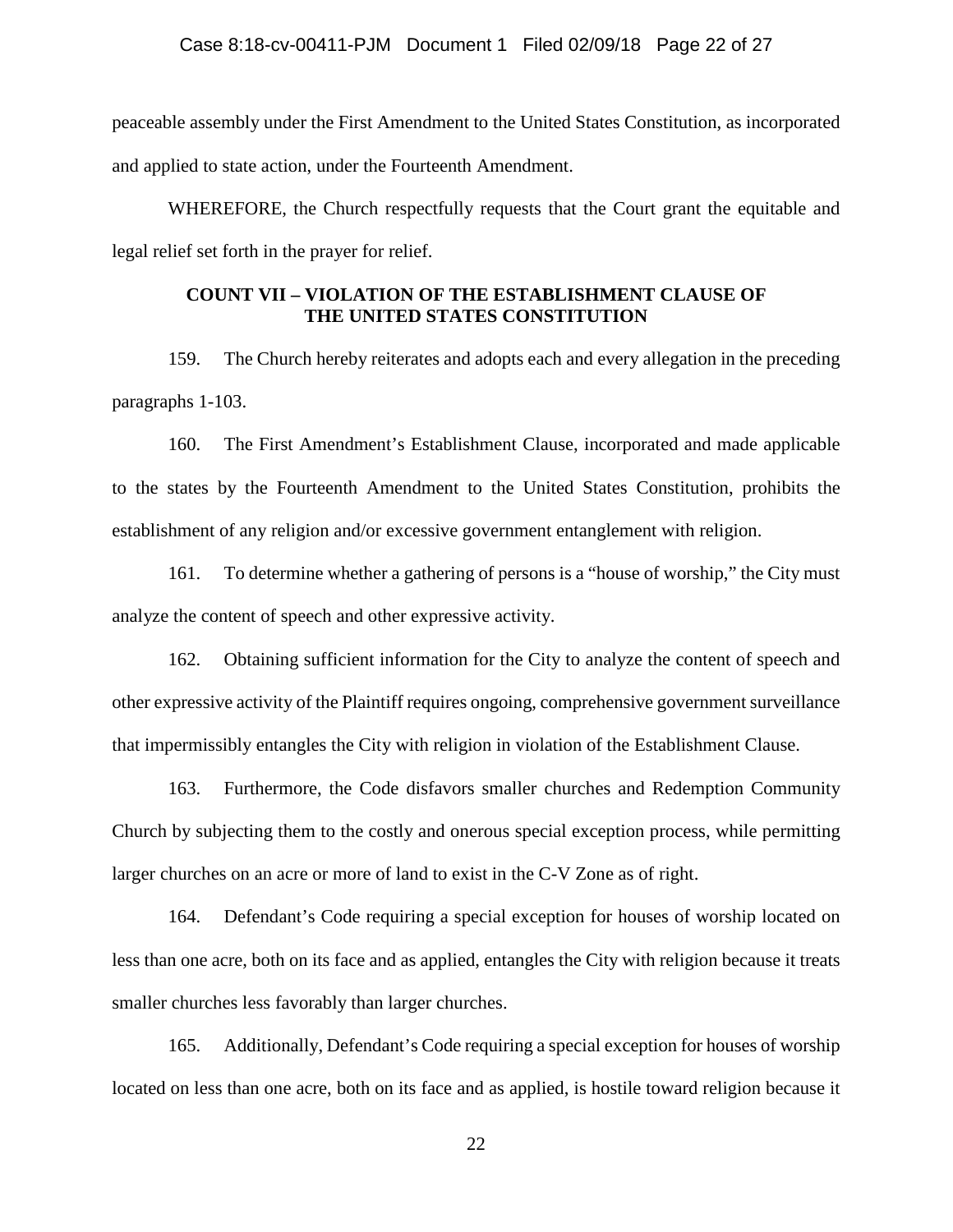targets churches with unfavorable treatment compared to similar secular assemblies and institutions.

WHEREFORE, the Church respectfully requests that the Court grant the equitable and legal relief and damages set forth in the prayer for relief.

# **COUNT VIII – VIOLATION OF EQUAL PROTECTION CLAUSE OF THE UNITED STATES CONSTITUTION**

166. The Church hereby reiterates and adopts each and every allegation in the preceding paragraphs 1-103.

167. The Church's right to equal protection under the laws is protected by the Equal Protection Clause of the Fourteenth Amendment to the United States Constitution.

168. Defendant's Code is an unconstitutional abridgement of the Church's affirmative right to equal protection of the laws, is not facially neutral, and specifically targets the Church's religious viewpoints and speech.

169. Defendant's Code requiring a special exception for houses of worship located on less than one acre, both on its face and as applied, treats religious organizations, assemblies and institutions less favorably than it treats secular organizations, assemblies and institutions that are permitted in the C-V Zone as of right.

170. Defendant's Code is an unconstitutional abridgement of the Church's right to equal protection of the law because Defendant treats the Church differently from similarly situated assemblies or institutions on the basis of the Church's religious content and expression.

171. Defendant's Code is not supported by a compelling governmental interest sufficient to justify its enactment or enforcement against the Church.

172. Defendant's Code is not the least restrictive means to accomplish any permissible government interest sought to be served by the regulations.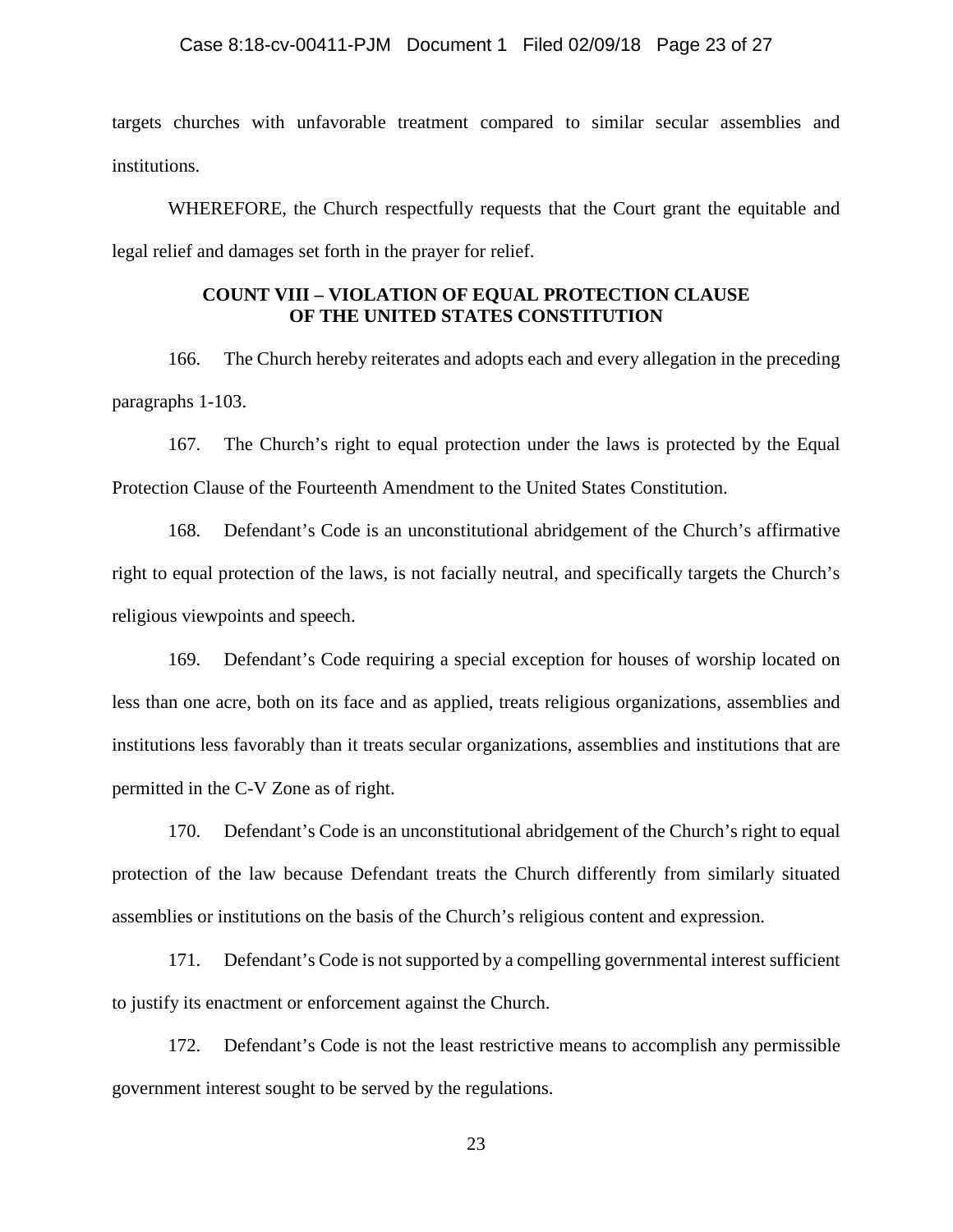173. Defendant's Code does not serve a significant government interest.

174. Defendant's Code does not leave open ample alternative channels of communication.

175. Defendant's Code is irrational and unreasonable, and imposes irrational and unjustifiable restrictions on constitutionally protected speech.

176. Defendant, in violation of the Equal Protection Clause, has caused, and will continue to cause, the Church to suffer undue and actual hardship and irreparable injury.

177. The Church has no adequate remedy at law to correct the continuing deprivations of the Church's most cherished constitutional liberties.

178. As a direct and proximate result of the Defendant's continuing violations of the Church's rights, the Church has in the past and will continue to suffer in the future direct and consequential damages, including but not limited to, the loss of the ability to exercise its constitutional rights.

WHEREFORE, the Church respectfully requests that the Court grant the equitable and legal relief and damages set forth in the prayer for relief.

## **PRAYER FOR RELIEF**

Redemption Community Church prays for judgment as follows:

A. That this Court immediately issue a Preliminary and Permanent Injunction to enjoin the Defendant, Defendant's officers, agents, employees and all other persons acting in active concert with them, from enforcing its Amended Code so that:

- (1) Defendant must not prohibit the Church from operating its house of worship in the C-V Zone;
- (2) Defendant must not prohibit the Church from operating its house of worship and coffee shop at 385 Main Street, Laurel, MD 20707;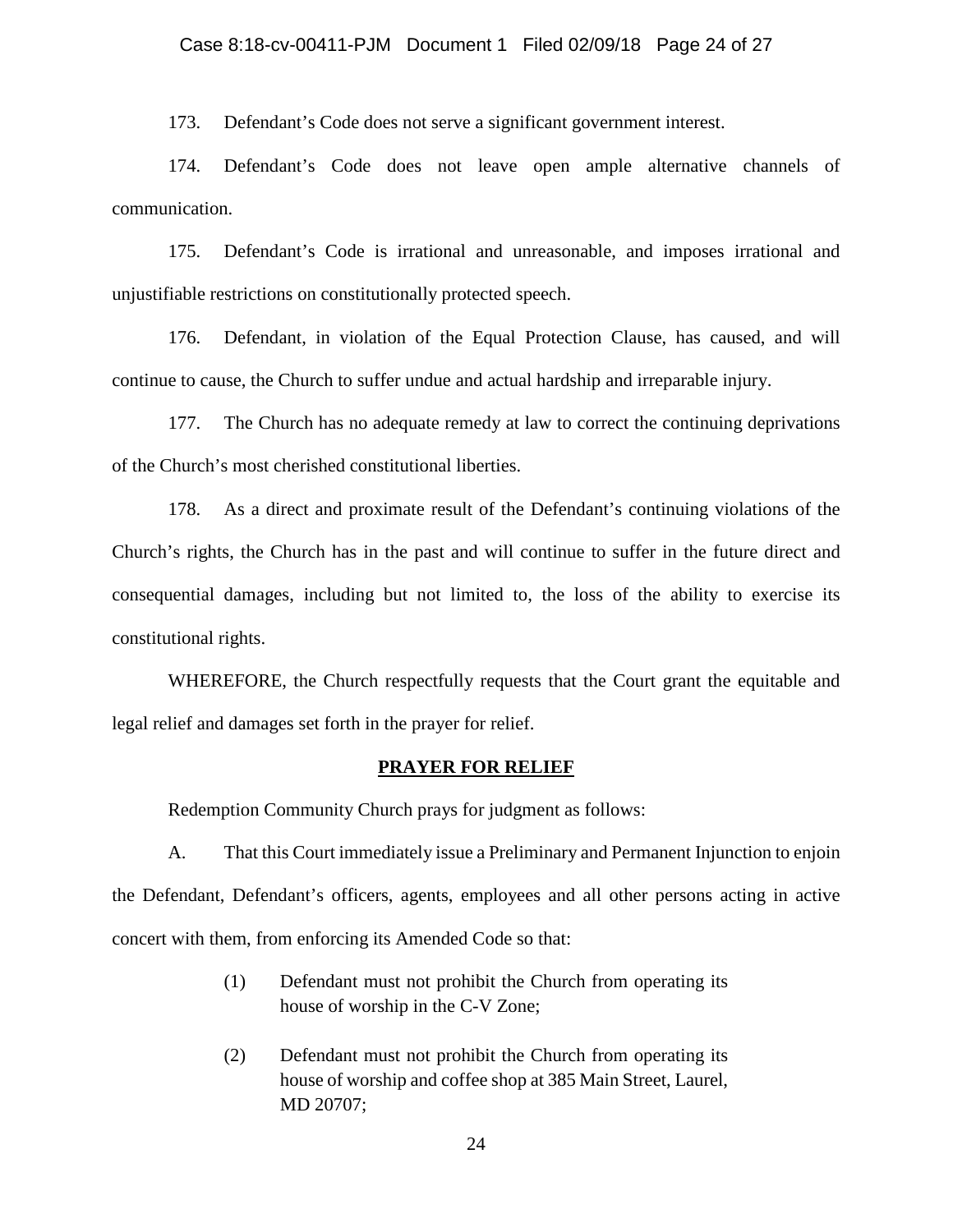- (3) Defendant must treat the Church equally with similar secular or nonreligious assemblies or institutions;
- (4) Defendant must not discriminatorily target the Church through its Code;
- (5) Defendant's Code will not be used in any manner to infringe upon the Church's rights.

B. That this Court render a Declaratory Judgment declaring Defendant's Amended Code regarding the Church unconstitutional, and declaring that Defendant, Defendant's officers, agents, employees and other persons acting in active concert with them, unlawfully obstructed the Church from exercising the Church's constitutionally protected rights and further declaring that:

- (1) Defendant must not prohibit the Church from operating its house of worship in the C-V Zone;
- (2) Defendant must not prohibit the Church from operating its house of worship and coffee shop at 385 Main Street, Laurel, MD 20707;
- (3) Defendant must treat the Church equally with similar secular or nonreligious assemblies or institutions;
- (4) Defendant must not discriminatorily target the Church through its Code;
- (5) Defendant's Code will not be used in any manner to infringe upon the Church's rights; and
- C. Grant to the Church damages;

D. Grant to the Church an award of its costs of litigation, including reasonable attorneys' fees and expenses.

E. Grant such other and further relief as this Court deems just and proper.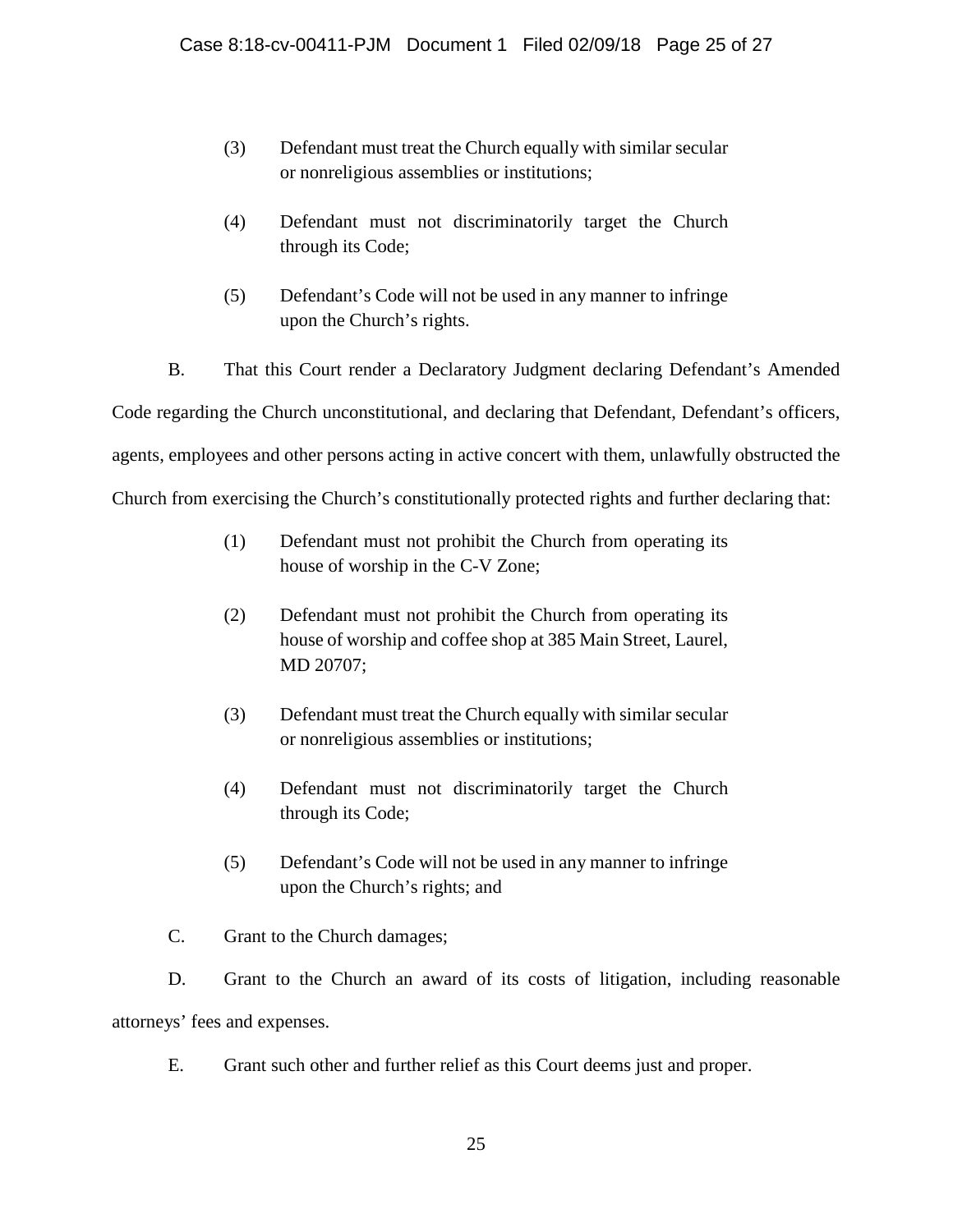Dated this 9th day of February, 2018.

Respectfully submitted,

*/s/ John R. Garza* 

John R. Garza MD Bar # 01921 GARZA LAW FIRM, P.A. 17 W. Jefferson Street Rockville, MD 20850 Telephone: (301) 340-8200 Fax: (301) 761-4309 Email: jgarza@garzanet.com

Christiana M. Holcomb\* DC Bar # 176922 ALLIANCE DEFENDING FREEDOM 440 First Street NW, Suite 600 Washington, D.C. 20001 Telephone: (202) 393-8690 Fax: (202) 347-3622 Email: cholcomb@ADFlegal.org

Erik W. Stanley\* AZ Bar # 030961 Kyle McCutcheon\* AZ Bar # 032310 ALLIANCE DEFENDING FREEDOM 15100 N. 90th Street Scottsdale, AZ 85260 Telephone: (480) 444-0020 Fax: (480) 444-0028 Email: estanley@ADFlegal.org Email: kmccutcheon@ADFlegal.org

*Counsel for Plaintiff*

*\*Pro Hac Vice Motions forthcoming*